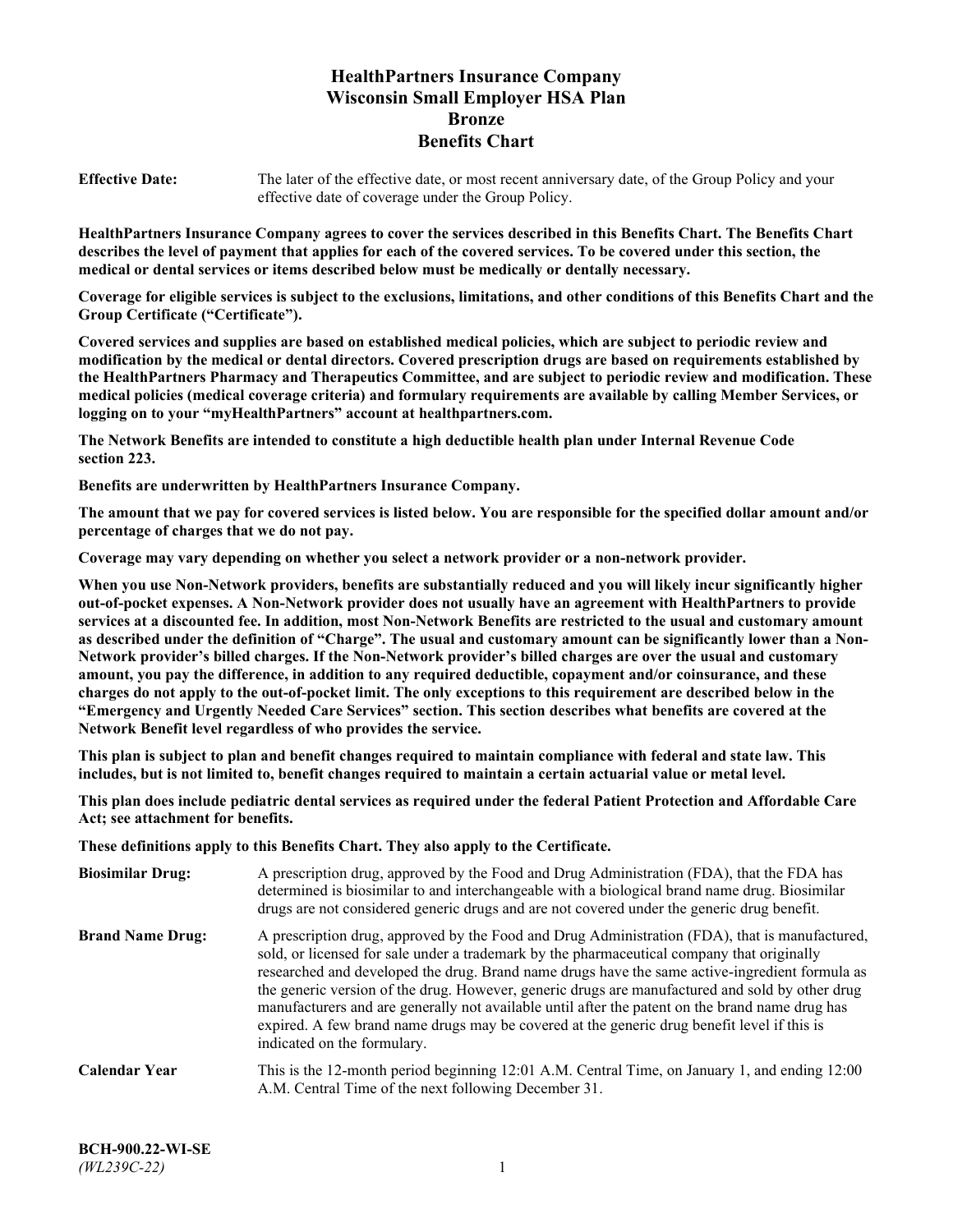| Charge:     | For covered services delivered by a network provider, this is the provider's discounted fee for a<br>given medical/surgical service, procedure or item.                                                                                                                                                                                                                                                                                                                                                                                                                                                                                                                                                                 |
|-------------|-------------------------------------------------------------------------------------------------------------------------------------------------------------------------------------------------------------------------------------------------------------------------------------------------------------------------------------------------------------------------------------------------------------------------------------------------------------------------------------------------------------------------------------------------------------------------------------------------------------------------------------------------------------------------------------------------------------------------|
|             | For covered services delivered by non-network providers, a contracted rate may apply if such<br>arrangement is available to HealthPartners.                                                                                                                                                                                                                                                                                                                                                                                                                                                                                                                                                                             |
|             | For the usual and customary charge for covered services delivered by non-network providers, our<br>payment is calculated using one of the following options, depending on availability: 1) a<br>percentage of the Medicare fee schedule; 2) a comparable schedule if the service is not on the<br>Medicare fee schedule; or 3) a commercially reasonable rate for such service if a fee schedule is<br>not available.                                                                                                                                                                                                                                                                                                   |
|             | The usual and customary charge is the maximum amount allowed that we consider in the<br>calculation of the payment of charges incurred for certain covered services. You must pay for any<br>charges above the usual and customary charge, and they do not apply to the out-of-pocket limit.                                                                                                                                                                                                                                                                                                                                                                                                                            |
|             | A charge is incurred for covered ambulatory medical and surgical services, on the date the service<br>or item is provided. A charge is incurred for covered inpatient services, on the date of admission to<br>a hospital. To be covered, a charge must be incurred on or after your effective date and on or<br>before the termination date.                                                                                                                                                                                                                                                                                                                                                                           |
|             | Copayment/Coinsurance: The specified dollar amount, or percentage, of charges incurred for covered services, which we do<br>not pay, but which you must pay, each time you receive certain medical services, procedures or<br>items. Our payment for those covered services or items begins after the copayment or coinsurance<br>is satisfied. Covered services or items requiring a copayment or coinsurance are specified in this<br>Benefits Chart.                                                                                                                                                                                                                                                                 |
|             | For services provided by a network provider:<br>An amount which is listed as a flat dollar copayment is applied to a network provider's discounted<br>charge for a given service. However, if the network provider's discounted charge for a service or<br>item is less than the flat dollar copayment, you will pay the network provider's discounted charge.<br>An amount which is listed as a percentage of charges or coinsurance is based on the network<br>provider's discounted charges, calculated at the time the claim is processed, which may include an<br>agreed upon fee schedule rate for case rate or withhold arrangements.                                                                            |
|             | For services provided by a non-network provider:<br>Any copayment or coinsurance is applied to the lesser of the provider's charges or the usual and<br>customary charge for a service.                                                                                                                                                                                                                                                                                                                                                                                                                                                                                                                                 |
|             | A copayment or coinsurance is due at the time a service is provided, or when billed by the<br>provider. The copayment or coinsurance applicable for a scheduled visit with a HealthPartners<br>network provider will be collected for each visit, late cancellation and failed appointment.                                                                                                                                                                                                                                                                                                                                                                                                                             |
| Deductible: | The specified dollar amount of charges incurred for covered services, which we do not pay, but an<br>enrollee or a family has to pay first in a calendar year. Our payment for those services or items<br>begins after the deductible is satisfied. For network providers, the amount of the charges that apply<br>to the deductible are based on the network provider's discounted charges, calculated at the time<br>the claim is processed, which may include an agreed upon fee schedule rate for case rate or<br>withhold arrangements. For non-network providers, the amount of charges that apply to the<br>deductible are the lesser of the provider's charges or the usual and customary charge for a service. |
|             | Any amounts paid or reimbursed by a third party, including but not limited to: point of service<br>rebates, manufacturer coupons, manufacturer debits cards or other forms of direct reimbursement<br>to an Insured for a product or service, will not apply toward your deductible, to the extent<br>permitted under state and federal law.                                                                                                                                                                                                                                                                                                                                                                            |
|             | Your plan has an embedded deductible. This means once an Insured meets the individual<br>deductible, the plan begins paying benefits for that person. If two or more members of the family<br>meet the family deductible, the plan begins paying benefits for all members of the family,<br>regardless of whether each Insured has met the individual deductible. However, an Insured may<br>not contribute more than the individual deductible toward the family deductible.                                                                                                                                                                                                                                           |
|             | All services are subject to the deductible unless otherwise indicated below in this Benefits Chart.                                                                                                                                                                                                                                                                                                                                                                                                                                                                                                                                                                                                                     |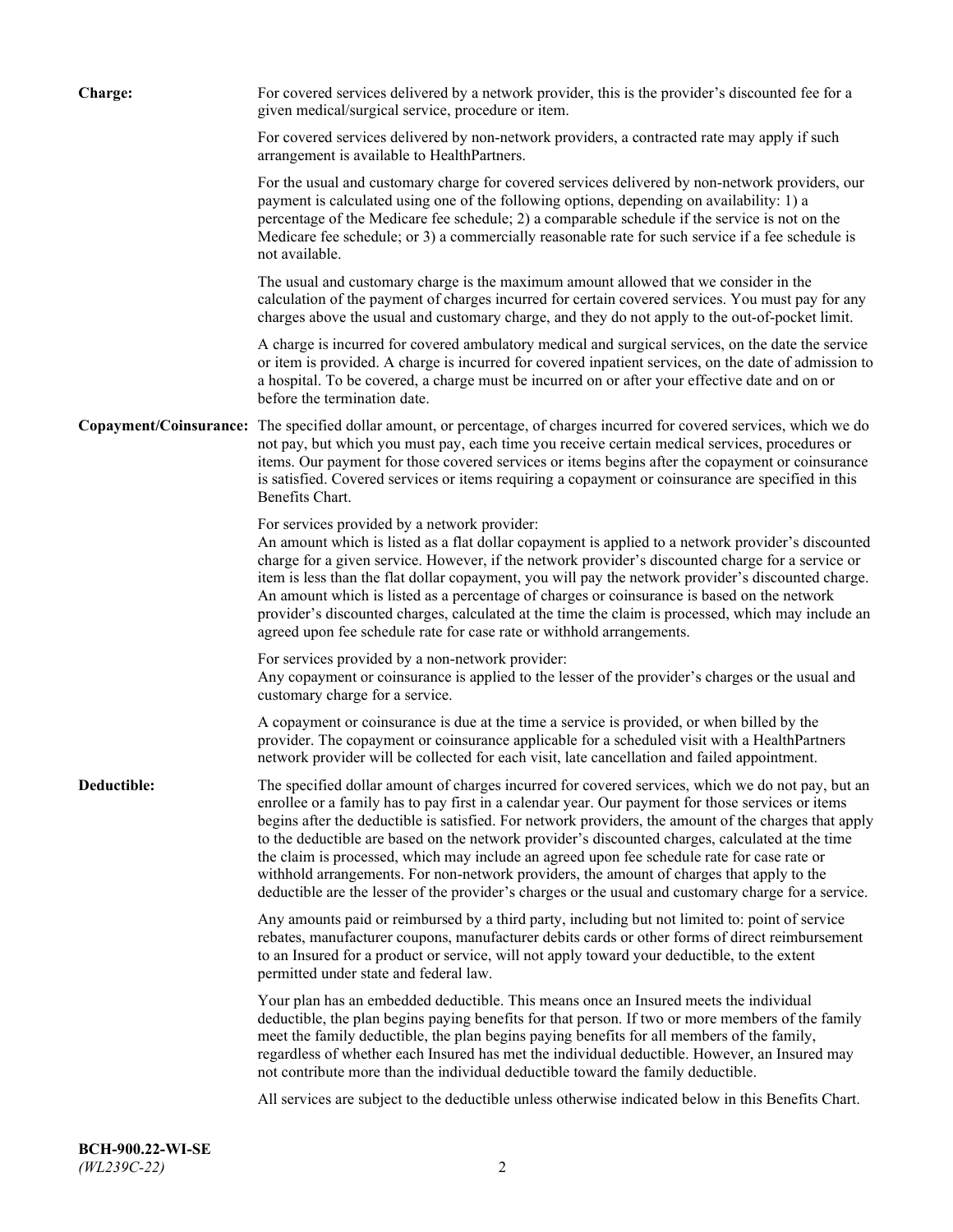| Formulary:                                 | This is a current list, which may be revised from time to time, of prescription drugs, medications,<br>equipment and supplies covered by us as indicated in this Benefits Chart which are covered at the<br>highest benefit level. Some drugs on the formulary may require prior authorization to be covered<br>as formulary drugs. The formulary, and information on drugs that require prior authorization, are<br>available by calling Member Services, or logging on to your "myHealthPartners" account at<br>healthpartners.com. |
|--------------------------------------------|---------------------------------------------------------------------------------------------------------------------------------------------------------------------------------------------------------------------------------------------------------------------------------------------------------------------------------------------------------------------------------------------------------------------------------------------------------------------------------------------------------------------------------------|
| <b>Generic Drug:</b>                       | A prescription drug, approved by the Food and Drug Administration (FDA), that the FDA has<br>determined is comparable to a brand name drug product in dosage form, strength, route of<br>administration, quality, intended use and documented bioequivalence. Generally, generic drugs<br>cost less than brand name drugs. Some brand name drugs may be covered at the generic drug<br>benefit level if this is indicated on the formulary.                                                                                           |
| <b>Lifetime Maximum</b><br><b>Benefit:</b> | The specified coverage limit actually paid by us for services and/or charges incurred by you for any<br>given procedure or diagnosis. Payment of benefits under this Benefits Chart ceases when that lifetime<br>maximum benefit is reached. You have to pay for any subsequent charges.                                                                                                                                                                                                                                              |
| <b>Non-Formulary Drug:</b>                 | This is a prescription drug, approved by the Food and Drug Administration (FDA), that is not on<br>the formulary, is medically necessary and is not investigative or experimental or otherwise<br>excluded under the Certificate.                                                                                                                                                                                                                                                                                                     |
| <b>Out-of-Pocket Expenses:</b>             | You pay the specified copayments/coinsurance and deductibles applicable for particular services,<br>subject to the out-of-pocket limit described below. These amounts are in addition to the monthly<br>premium payments.                                                                                                                                                                                                                                                                                                             |
| <b>Out-of-Pocket Limit:</b>                | You pay the copayments/coinsurance and deductibles for covered services, to the individual or<br>family out-of-pocket limit. Thereafter we cover 100% of the charges incurred for all other covered<br>services, for the rest of the calendar year. You pay amounts greater than the out-of-pocket limit if<br>you exceed any lifetime maximum benefit or any visit or day limits.                                                                                                                                                    |
|                                            | Non-Network Benefits above the usual and customary charge (see definition of charge above) do<br>not apply to the out-of-pocket limit.                                                                                                                                                                                                                                                                                                                                                                                                |
|                                            | Non-Network Benefits for transplant surgery do not apply to the out-of-pocket limit.                                                                                                                                                                                                                                                                                                                                                                                                                                                  |
|                                            | Any amounts paid or reimbursed by a third party, including but not limited to: point of service<br>rebates, manufacturer coupons, manufacturer debit cards or other forms of direct reimbursement to<br>an Insured for a product or service, will not apply as an out-of-pocket expense, to the extent<br>permitted under state and federal law.                                                                                                                                                                                      |
|                                            | You are responsible to keep track of the out-of-pocket expenses. Contact Member Services for<br>assistance in determining the amount paid by the enrollee for specific eligible services received.<br>Claims for reimbursement under the out-of-pocket limit provisions are subject to the same time<br>limits and provisions described under the "Claims Provisions" section of the Certificate.                                                                                                                                     |
| <b>Specialty Drug List:</b>                | This is a current list, which may be revised from time to time, of prescription drugs, medications,<br>equipment and supplies, which are typically bio-pharmaceuticals. The purpose of a specialty drug<br>list is to facilitate enhanced monitoring of complex therapies used to treat specific conditions.<br>Specialty drugs are covered by us as indicated in this Benefits Chart. The specialty drug list is<br>available by calling Member Services, or logging on to your "myHealthPartners" account at<br>healthpartners.com. |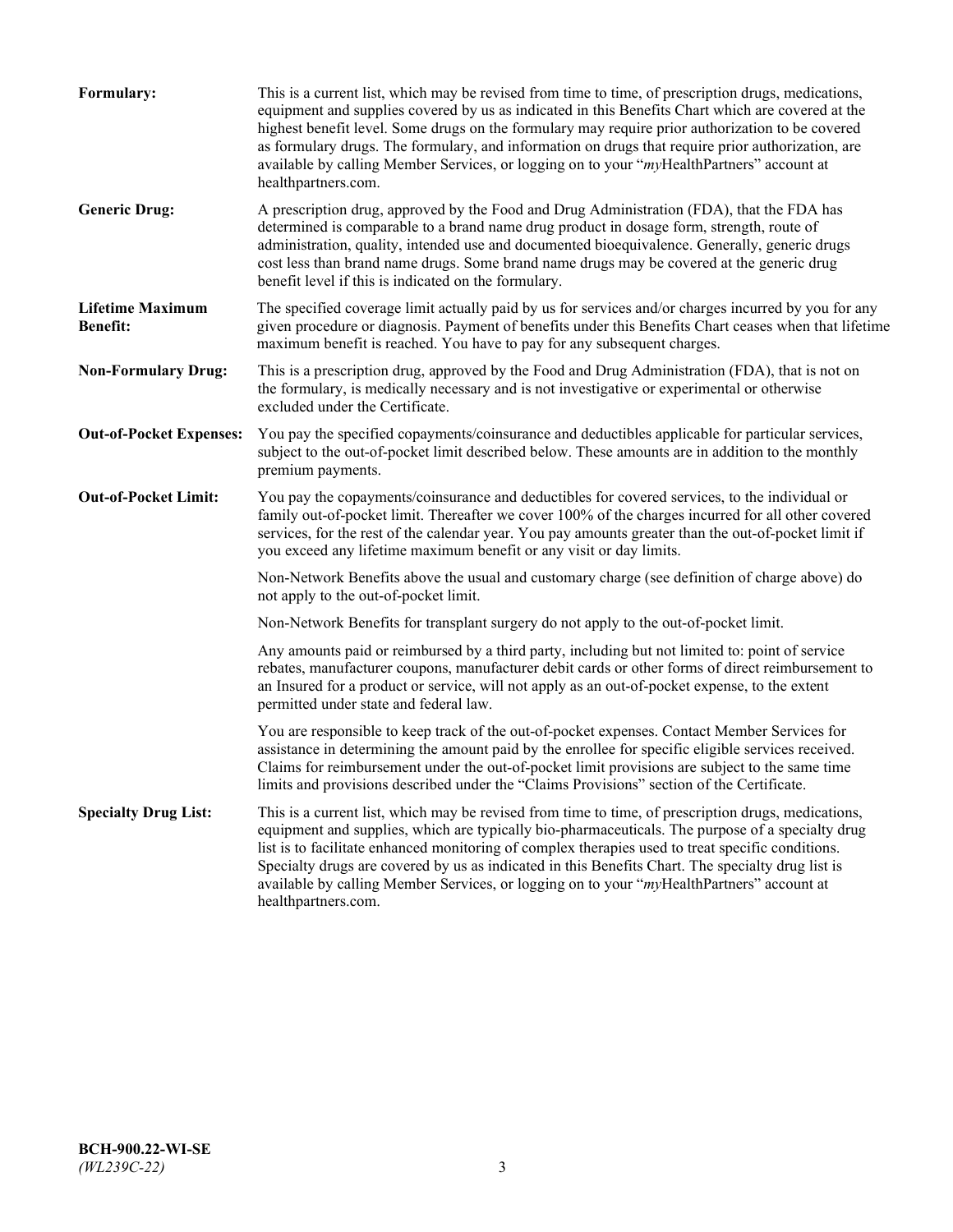### **DEDUCTIBLES AND OUT-OF-POCKET LIMITS**

#### **Individual calendar year deductible**

| <b>Network Benefits</b> | <b>Non-Network Benefits</b> |
|-------------------------|-----------------------------|
| \$6,500                 | \$10,000                    |

### **Family calendar year deductible**

| <b>Network Benefits</b> | <b>Non-Network Benefits</b> |
|-------------------------|-----------------------------|
| \$13,000                | \$20,000                    |

Separate deductibles must be satisfied under the Network Benefits and Non-Network Benefits.

Your plan has an embedded deductible. This means once an Insured meets the individual deductible, the plan begins paying benefits for that person. If two or more members of the family meet the family deductible, the plan begins paying benefits for all members of the family, regardless of whether each Insured has met the individual deductible. However, an Insured may not contribute more than the individual deductible toward the family deductible.

Any amounts paid or reimbursed by a third party, including but not limited to: point of service rebates, manufacturer coupons, manufacturer debits cards or other forms of direct reimbursement to an Insured for a product or service, will not apply toward your deductible, to the extent permitted under state and federal law.

#### **Individual calendar year out-of-pocket limit**

| Network Benefits | <b>Non-Network Benefits</b> |
|------------------|-----------------------------|
| \$7,000          | \$30,000                    |

#### **Family calendar year out-of-pocket limit**

| <b>Network Benefits</b> | <b>Non-Network Benefits</b> |
|-------------------------|-----------------------------|
| \$14,000                | \$60,000                    |

Separate Out-of-Pocket Limits must be satisfied under Network Benefits and Non-Network Benefits.

Non-Network Benefits above the usual and customary charge will not apply to the individual or family Out-of-Pocket Limit.

Non-Network Benefits for transplant surgery do not apply to the Out-of-Pocket Limit.

Any amounts paid or reimbursed by a third party, including but not limited to: point of service rebates, manufacturer coupons, manufacturer debit cards or other forms of direct reimbursement to an Insured for a product or service, will not apply as an out-of-pocket expense, to the extent permitted under state and federal law.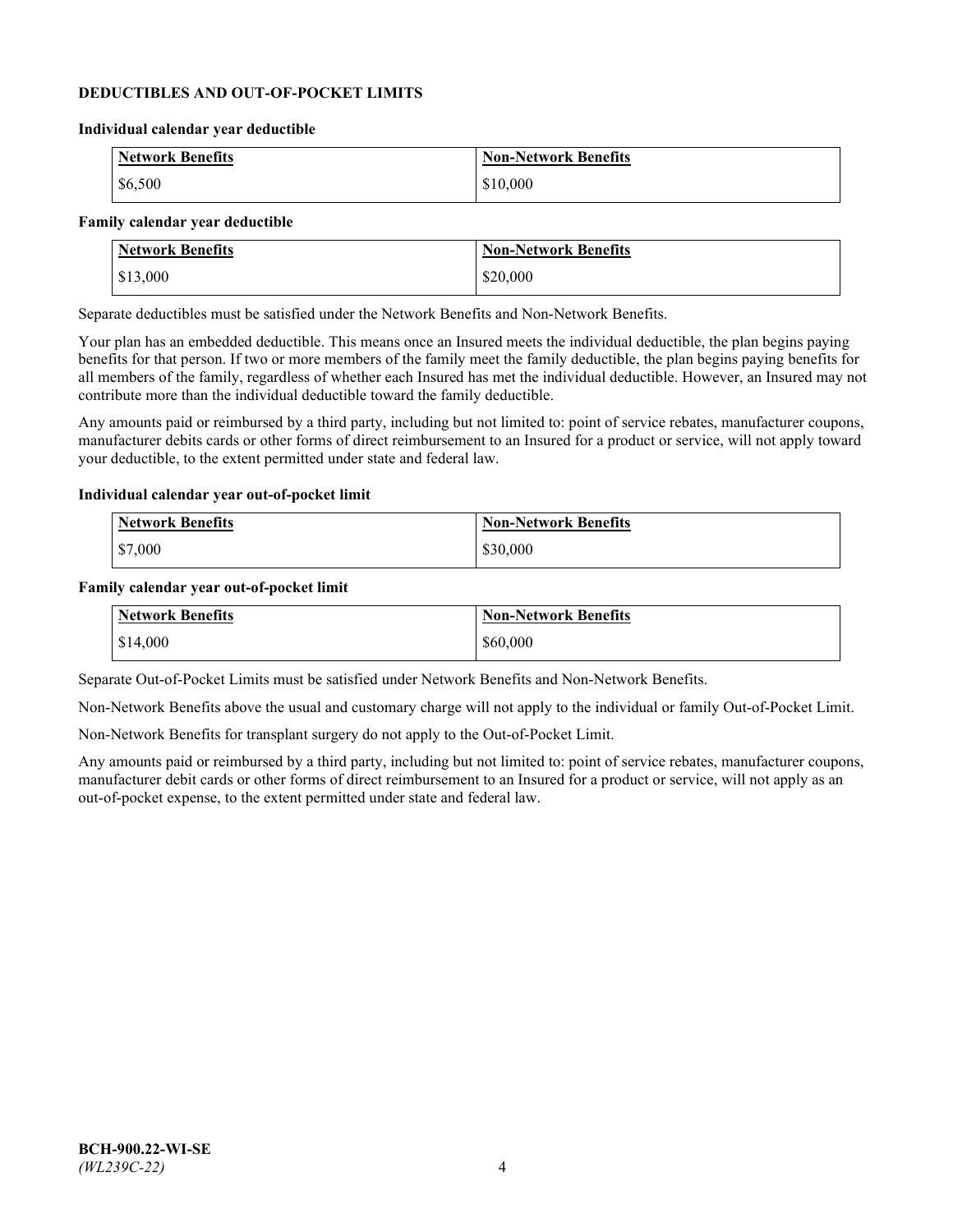# **AMBULANCE AND MEDICAL TRANSPORTATION**

### **Covered Services:**

We cover ambulance and medical transportation for medical emergencies.

We also cover medically necessary, non-emergency transportation if it meets our medical coverage criteria. Covered services and supplies are based on established medical policies, which are subject to periodic review and modification by the medical directors. These medical policies (medical coverage criteria) and applicable prior authorization requirements are available by calling Member Services, or logging on to your "*my*HealthPartners" account a[t healthpartners.com.](https://www.healthpartners.com/hp/index.html)

| Network Benefits             | <b>Non-Network Benefits</b> |
|------------------------------|-----------------------------|
| 70% of the charges incurred. | See Network Benefits.       |

#### **Not Covered:**

See "Services Not Covered" in the Certificate.

# **AUTISM SERVICES**

### **Covered Services:**

We cover prior authorized evidence-based intensive-level and nonintensive-level treatment of autism spectrum disorders (autism disorder, Asperger's syndrome or pervasive development disorder not otherwise specified).

Covered services are based on established medical policies, which are subject to periodic review and modification by the medical directors. These medical policies (medical coverage criteria) are available by calling Member Services, or logging on to your "*my*HealthPartners" account at [healthpartners.com.](https://www.healthpartners.com/hp/index.html)

Your network provider will coordinate the prior authorization process for any autism treatment services. You may call Member Services at 952-883-5000 or toll-free at 855-813-3888 if you have any questions or concerns regarding the authorization process.

Please call Member Services at 952-883-5000 or toll-free at 855-813-3888 to request authorization for autism treatment services from a non-network provider.

**Intensive-level services** for children diagnosed with autism spectrum disorders. Intensive-level services must begin on or after 2 years of age and end before 9 years of age. Intensive-level services, on average, are services provided for more than 20 hours of treatment per week. (The average number of hours a week is calculated over a six-month period.)

| Network Benefits                         | <b>Non-Network Benefits</b>              |
|------------------------------------------|------------------------------------------|
| 70% of the charges incurred.             | 50% of the charges incurred.             |
| Limited to 240 visits per calendar year. | Limited to 240 visits per calendar year. |

The maximum number of visits is combined for Network Benefits and Non-Network Benefits. Visit limits are based on the minimum coverage amounts available at the time of publication. Additional visits may be available if required due to revised minimum coverage amounts being issued by the Office of the Commissioner of Insurance. See our medical coverage criteria for current visit limits.

#### **Intensive-level services lifetime maximum benefit**

| Network Benefits                                                     | <b>Non-Network Benefits</b>                                          |
|----------------------------------------------------------------------|----------------------------------------------------------------------|
| 4 years of cumulative services under this plan or any<br>other plan. | 4 years of cumulative services under this plan or any<br>other plan. |

The Lifetime Maximum Benefit is combined for Network Benefits and Non-Network Benefits.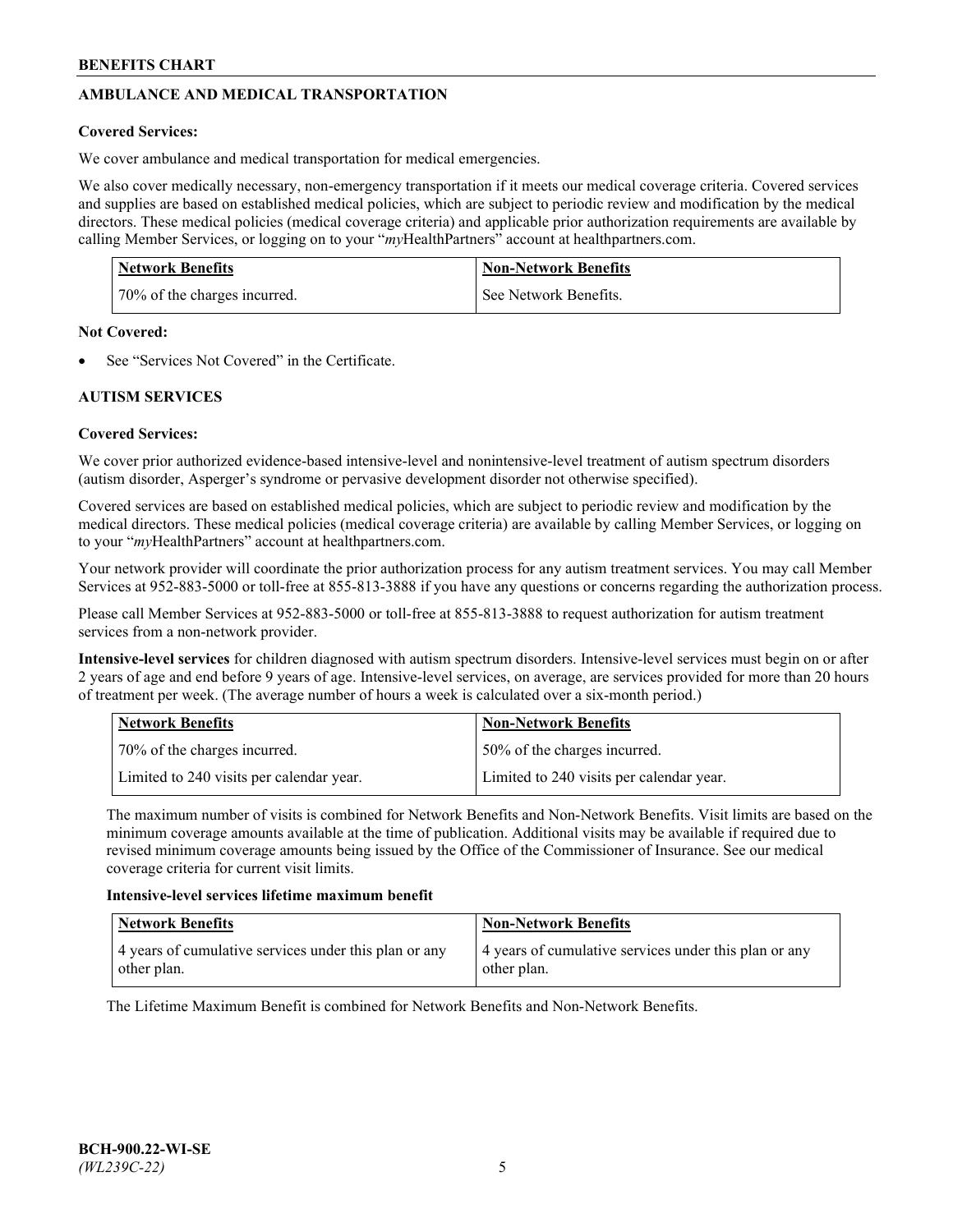**Nonintensive-level services** for Insureds diagnosed with autism spectrum disorders

| Network Benefits                         | <b>Non-Network Benefits</b>              |
|------------------------------------------|------------------------------------------|
| 70% of the charges incurred.             | 150% of the charges incurred.            |
| Limited to 120 visits per calendar year. | Limited to 120 visits per calendar year. |

The maximum number of visits is combined for Network Benefits and Non-Network Benefits. Visit limits are based on the minimum coverage amounts available at the time of publication. Additional visits may be available if required due to revised minimum coverage amounts being issued by the Office of the Commissioner of Insurance. See our medical coverage criteria for current visit limits.

# **Not Covered:**

See "Services Not Covered" in the Certificate.

# **BEHAVIORAL HEALTH SERVICES**

### **Covered Services:**

Covered services are based on established medical policies, which are subject to periodic review and modification by the medical directors. These medical policies (medical coverage criteria) are available by calling Member Services, or logging on to your "*my*HealthPartners" account at [healthpartners.com.](https://www.healthpartners.com/hp/index.html)

**Transitional treatment services:** These are services for the treatment of nervous or mental disorders and substance use disorders which are provided to an Insured in a less restrictive manner than are inpatient hospital services but in a more intensive manner than are outpatient services. Transitional treatment services are services offered by a provider, and certified by the Wisconsin Department of Health Services for each of the following (except the last bulleted item):

- Mental health services for covered adults in a day treatment program.
- Mental health services for covered children in a day hospital treatment program.
- Services for persons with chronic mental illness provided through a community support program.
- Residential treatment programs for covered persons with substance use disorder.
- Substance use disorder services in a day treatment program.
- Services for persons who are experiencing a mental health crisis or who are in a situation likely to turn into a mental health crisis if support is not provided.
- Intensive outpatient programs for the treatment of psychoactive substance use disorders provided in accordance with the patient placement criteria of the American Society of Addiction Medicine.

### **Mental health services**

We cover services for mental health diagnoses as described in the Diagnostic and Statistical Manual of Mental Disorders – Fifth Edition (DSM 5) (most recent edition).

We provide coverage for mental health treatment ordered by a Wisconsin court under a valid court order that is issued on the basis of a behavioral care evaluation performed by a licensed psychiatrist or doctoral level licensed psychologist, which includes a diagnosis and an individual treatment plan for care in the most appropriate, least restrictive environment. We must be given a copy of the court order and the behavioral care evaluation, and the service must be a covered benefit under this plan, and the service must be provided by a network provider, or other provider as required by law.

**Outpatient services:** We cover medically necessary outpatient professional mental health services for evaluation, crisis intervention, and treatment of mental health disorders.

A comprehensive diagnostic assessment will be used as the basis for a determination by a mental health professional, concerning the appropriate treatment and the extent of services required.

Outpatient services we cover for a diagnosed mental health condition include the following:

- Individual, group, family and multi-family therapy.
- Medication management provided by a physician, certified nurse practitioner, or physician's assistant.
- Psychological testing services for the purposes of determining the differential diagnoses and treatment planning for patients currently receiving behavioral health services.
- Partial hospitalization services in a licensed hospital or community mental health center.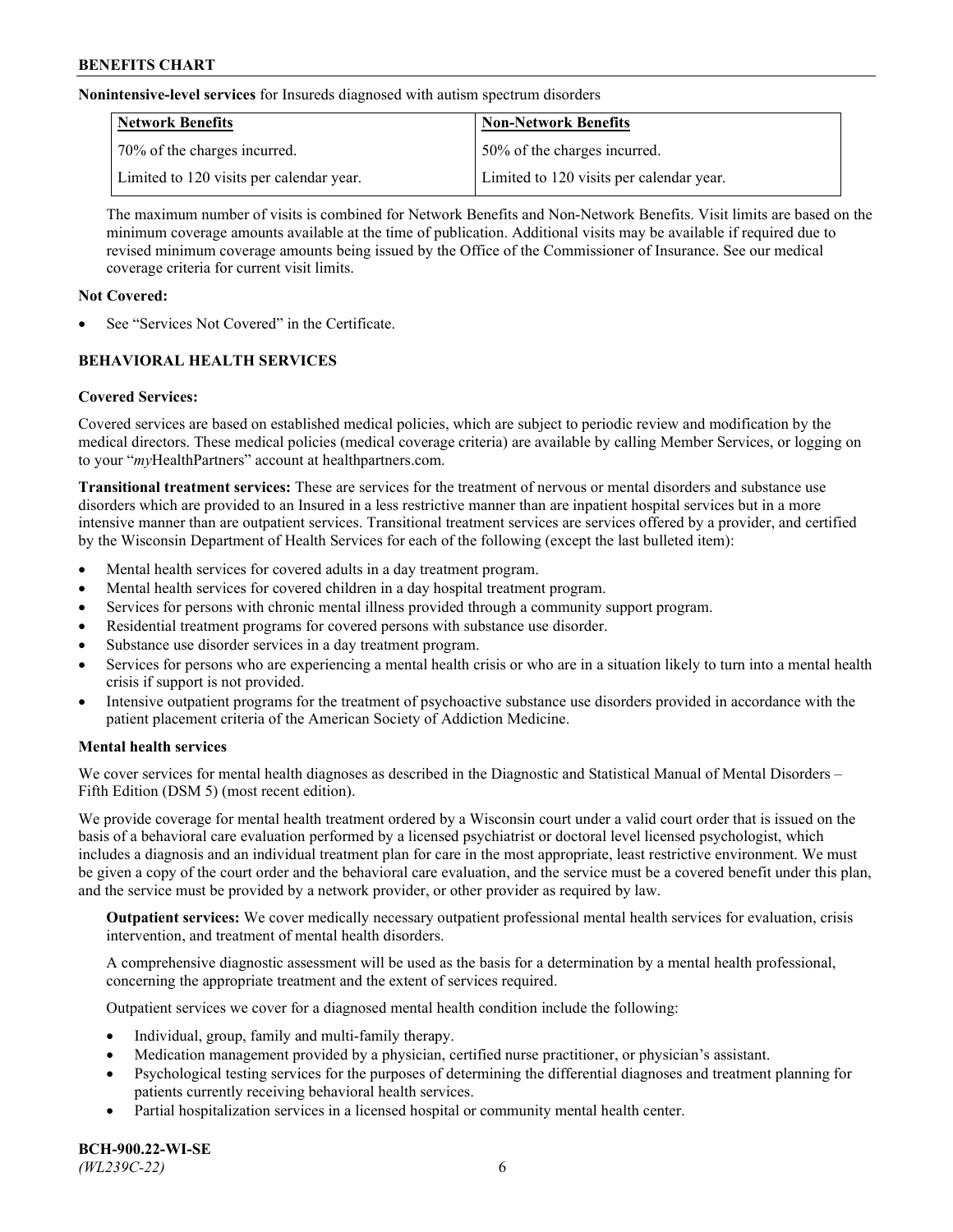- Psychotherapy and nursing services provided in the home if authorized by us.
- Treatment for gender dysphoria.

| Network Benefits             | <b>Non-Network Benefits</b>  |
|------------------------------|------------------------------|
| 70% of the charges incurred. | 50% of the charges incurred. |

### **Group therapy**

| <b>Network Benefits</b>      | <b>Non-Network Benefits</b>   |
|------------------------------|-------------------------------|
| 70% of the charges incurred. | 150% of the charges incurred. |

### **Inpatient services, including mental health residential treatment services:** We cover the following:

- Medically necessary inpatient services in a hospital and professional services for treatment of mental health disorders. Medical stabilization is covered under inpatient hospital services in the "Hospital and Skilled Nursing Facility Services" section.
- Medically necessary mental health residential treatment services. This care must be authorized by us and provided by a hospital or residential behavioral health treatment facility licensed by the local state or Department of Health and Human Services. Services not covered under this benefit include halfway houses, group homes, extended care facilities, shelter services, correctional services, detention services, transitional services, group residential services, foster care services and wilderness programs.

| Network Benefits             | Non-Network Benefits          |
|------------------------------|-------------------------------|
| 70% of the charges incurred. | 150% of the charges incurred. |

**Transitional treatment services:** We cover transitional treatment services described above for treatment of mental and nervous disorders.

| Network Benefits             | <b>Non-Network Benefits</b>  |
|------------------------------|------------------------------|
| 70% of the charges incurred. | 50% of the charges incurred. |

### **Substance use disorder treatment services**

We cover medically necessary services for assessments by a licensed alcohol and drug counselor and treatment of substance use disorders as defined in the latest edition of the DSM 5.

**Outpatient services:** We cover medically necessary outpatient professional services for diagnosis and treatment of substance use disorders. Substance use disorder treatment services must be provided by a program licensed by the local Department of Health Services.Outpatient services we cover for a diagnosed substance use disorder include the following:

- Individual, group, family, and multi-family therapy provided in an office setting.
- Opiate replacement therapy including methadone and buprenorphine treatment.

| Network Benefits             | Non-Network Benefits         |
|------------------------------|------------------------------|
| 70% of the charges incurred. | 50% of the charges incurred. |

**Inpatient services:** We cover the following:

- Medically necessary inpatient services in a hospital or a licensed residential primary treatment center.
- Services provided in a hospital that is licensed by the local state and accredited by Medicare.
- Detoxification services in a hospital or community detoxification facility if it is licensed by the local Department of Health Services.

| Network Benefits             | Non-Network Benefits         |
|------------------------------|------------------------------|
| 70% of the charges incurred. | 50% of the charges incurred. |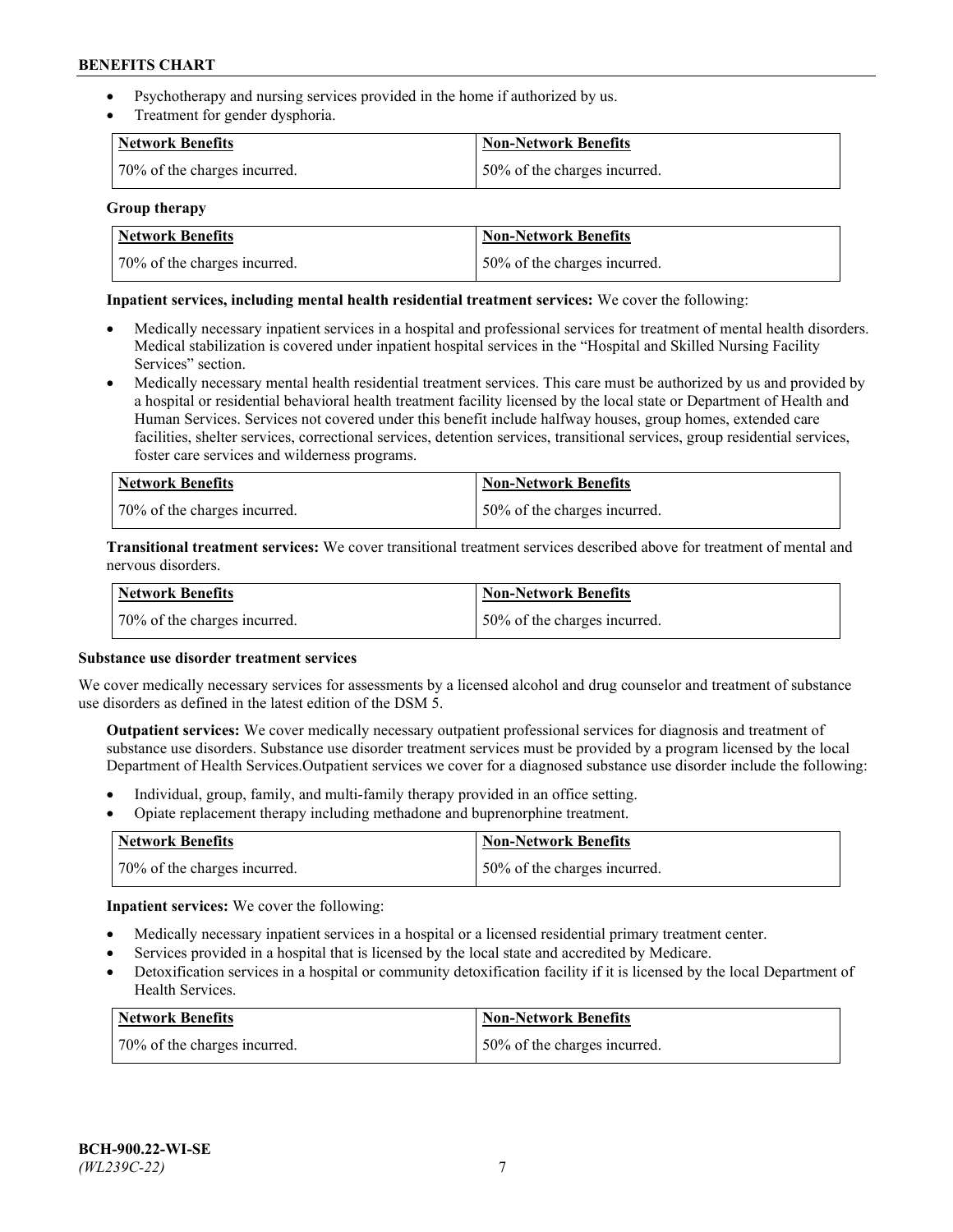**Transitional treatment services:** We cover transitional treatment services described above for treatment of substance use disorders.

| Network Benefits             | Non-Network Benefits          |
|------------------------------|-------------------------------|
| 70% of the charges incurred. | 150% of the charges incurred. |

**Out-of-area services for Wisconsin students:** If a dependent child is a student in a school located in Wisconsin, but outside of our service area, we cover mental health and substance use disorder services as required under Wisconsin Statute 609.655.

- The student may have a clinical assessment from a local, non-network mental health or substance use disorder treatment provider at the network benefit level when prior authorized by us.
- If outpatient services are recommended in the clinical assessment, five outpatient visits from a non-network provider will be covered at the network benefit level.
- Our Medical Director will determine the need for continuing treatment by the non-network provider; additional visits may be approved.
- Coverage for the outpatient services will not be provided if the recommended treatment would keep the student from attending school on a regular basis or if the student is no longer attending the school full-time.

This benefit is subject to the limitations shown in this "Behavioral Health Services" section.

| Network Benefits             | <b>Non-Network Benefits</b> |
|------------------------------|-----------------------------|
| 70% of the charges incurred. | Not applicable.             |

A dependent child enrolled in a school outside of the state of Wisconsin is not eligible for this benefit.

### **Not Covered:**

See "Services Not Covered" in the Certificate.

# **CHIROPRACTIC SERVICES**

### **Covered Services:**

We cover chiropractic services for rehabilitative care. Chiropractic services are adjustments to any abnormal articulations of the human body, especially those of the spinal column, for the purpose of giving freedom of action to impinged nerves that may cause pain or deranged function.

Massage therapy which is performed in conjunction with other treatment/modalities by a chiropractor, is part of a prescribed treatment plan and is not billed separately is covered.

| Network Benefits             | <b>Non-Network Benefits</b>   |
|------------------------------|-------------------------------|
| 70% of the charges incurred. | 150% of the charges incurred. |

#### **Not Covered:**

- Massage therapy for the purpose of comfort or convenience of the Insured.
- See "Services Not Covered" in the Certificate.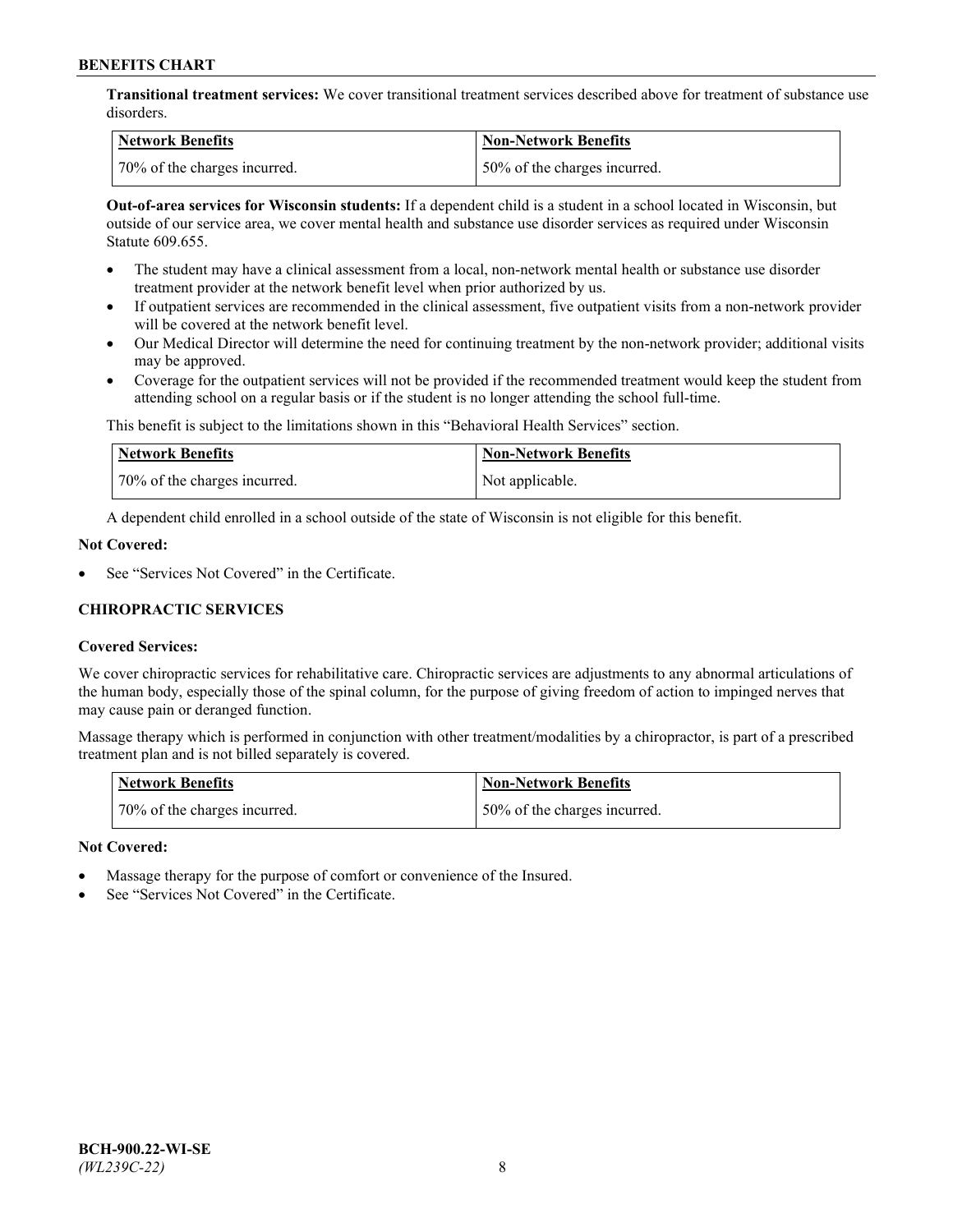# **CLINICAL TRIALS**

# **Covered Services:**

We cover certain routine services if you participate in a Phase I, Phase II, Phase III or Phase IV approved clinical trial that is conducted in relation to the prevention, detection, or treatment of cancer or other life-threatening disease or condition as defined in the Affordable Care Act. Approved clinical trials include (1) federally funded trials when the study or investigation is approved or funded by any of the federal agencies defined in the Public Health Services Act, section 2709 (d) (1) (A); (2) the study or investigation is conducted under an investigational new drug application reviewed by the Food and Drug Administration; and (3) the study or investigation is a drug trial that is exempt from having such an investigational new drug application. We cover routine patient costs for services that would be eligible under the Certificate and this Benefits Chart if the service were provided outside of a clinical trial.

| <b>Network Benefits</b>                                 | <b>Non-Network Benefits</b>                           |
|---------------------------------------------------------|-------------------------------------------------------|
| Coverage level is same as corresponding Network         | Coverage level is same as corresponding               |
| Benefits, depending on type of service provided such as | Non-Network Benefits, depending on type of service    |
| Office Visits for Illness or Injury, Inpatient or       | provided such as Office Visits for Illness or Injury, |
| Outpatient Hospital Services.                           | Inpatient or Outpatient Hospital Services.            |

### **Not Covered:**

- The investigative or experimental item, device or service itself.
- Items or services that are provided solely to satisfy data collection and analysis needs and that are not used in the direct clinical management of the patient.
- A service that is clearly inconsistent with widely accepted and established standards of care for a particular diagnosis.
- See "Services Not Covered" in the Certificate.

# **DENTAL SERVICES**

### **Covered Services:**

We cover services as described below.

**Accidental dental services:** We cover dentally necessary services to treat and restore damage done to sound, natural, unrestored teeth as a result of an accidental injury. Coverage is for damage caused by external trauma to face and mouth only, not for cracked or broken teeth, which result from biting or chewing. We cover restorations, root canals, crowns and replacement of teeth lost that are directly related to the accident in which the Insured was involved. We cover initial exam, x-rays and palliative treatment including extractions, and other oral surgical procedures directly related to the accident. Subsequent treatment must be initiated within the specified time-frame and must be directly related to the accident. We do not cover restoration and replacement of teeth that are not "sound and natural" at the time of the accident.

Full mouth rehabilitations to correct occlusion (bite) and malocclusion (misaligned teeth not due to the accident) are not covered.

When an implant-supported dental prosthetic treatment is pursued, the accidental dental benefit will be applied to the prosthetic procedure. Benefits are limited to the amount that would be paid toward the placement of a removable dental prosthetic appliance that could be used in the absence of implant treatment. Care must be provided or pre-authorized by a HealthPartners dentist.

| <b>Network Benefits</b>      | <b>Non-Network Benefits</b>  |
|------------------------------|------------------------------|
| 70% of the charges incurred. | 50% of the charges incurred. |

For all accidental dental services, treatment and/or restoration must be initiated within six months of the date of the injury. Coverage is limited to the initial course of treatment and/or initial restoration. Services must be provided within 24 months of the date of injury to be covered.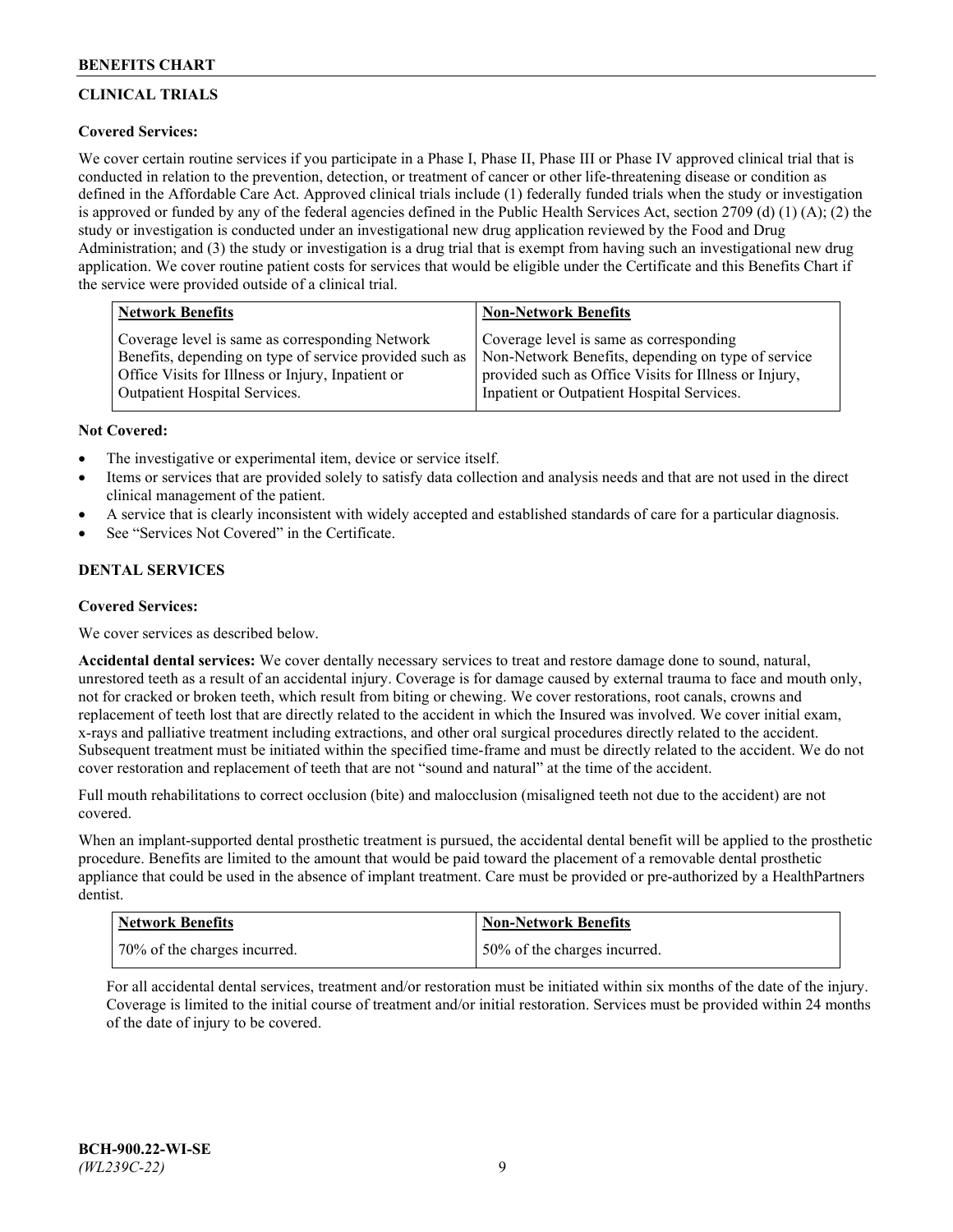# **Medical referral dental services**

**Medically necessary outpatient dental services:** We cover medically necessary outpatient dental services. Coverage is limited to dental services required for treatment of an underlying medical condition, e.g., removal of teeth to complete radiation treatment for cancer of the jaw, cysts and lesions.

| <b>Network Benefits</b>       | Non-Network Benefits             |
|-------------------------------|----------------------------------|
| 170% of the charges incurred. | $150\%$ of the charges incurred. |

**Medically necessary hospitalization and anesthesia for dental care:** We cover medically necessary hospitalization for dental care. This is limited to charges incurred by an Insured who: (1) is a child under age 5; (2) is severely disabled; (3) has a medical condition, and requires hospitalization or general anesthesia for dental care treatment; or (4) is a child between ages 5 and 12 and care in dental offices has been attempted unsuccessfully and usual methods of behavior modification have not been successful, or when extensive amounts of restorative care, exceeding four appointments, are required. Coverage is limited to facility and anesthesia charges. Oral surgeon/dentist professional fees are not covered. The following are examples, though not all-inclusive, of medical conditions which may require hospitalization for dental services: severe asthma, severe airway obstruction or hemophilia. Hospitalization required due to the behavior of the Insured or due to the extent of the dental procedure is not covered.

| Network Benefits             | <b>Non-Network Benefits</b>  |
|------------------------------|------------------------------|
| 70% of the charges incurred. | 50% of the charges incurred. |

**Medical complications of dental care:** We cover medical complications of dental care. Treatment must be medically necessary care and related to medical complications of non-covered dental care, including complications of the head, neck, or substructures.

| Network Benefits             | Non-Network Benefits         |
|------------------------------|------------------------------|
| 70% of the charges incurred. | 50% of the charges incurred. |

**Oral surgery:** We cover oral surgery. Coverage is limited to treatment of medical conditions requiring oral surgery, such as treatment of oral neoplasm, non-dental cysts, fracture of the jaws, trauma of the mouth and jaws, and any other oral surgery procedures provided as medically necessary dental services.

| <b>Network Benefits</b>      | <b>Non-Network Benefits</b>   |
|------------------------------|-------------------------------|
| 70% of the charges incurred. | 150% of the charges incurred. |

**Treatment of cleft lip and cleft palate:** We cover treatment of cleft lip and cleft palate of a dependent child, including orthodontic treatment and oral surgery directly related to the cleft. Dental services which are not required for the treatment of cleft lip or cleft palate are not covered. If a dependent child covered under the Certificate and Benefits Chart is also covered under a dental plan which includes orthodontic services, that dental plan shall be considered primary for the necessary orthodontic services. Oral appliances are subject to the same copayment, conditions and limitations as durable medical equipment.

| <b>Network Benefits</b>                               | <b>Non-Network Benefits</b>                            |
|-------------------------------------------------------|--------------------------------------------------------|
| Coverage level is same as corresponding Network       | Coverage level is same as corresponding                |
| Benefits, depending on type of service provided, such | Non-Network Benefits, depending on type of service     |
| as Office Visits for Illness or Injury, Inpatient or  | provided, such as Office Visits for Illness or Injury, |
| Outpatient Hospital Services.                         | Inpatient or Outpatient Hospital Services.             |

**Treatment of temporomandibular disorder (TMD) and craniomandibular disorder (CMD):** We cover diagnostic procedures, surgical treatment and non-surgical treatment (including intraoral splint therapy devices) for temporomandibular disorder (TMD) and craniomandibular disorder (CMD), which is medically necessary care. Dental services which are not required to directly treat TMD or CMD are not covered.

| <b>Network Benefits</b>      | <b>Non-Network Benefits</b>   |
|------------------------------|-------------------------------|
| 70% of the charges incurred. | 150% of the charges incurred. |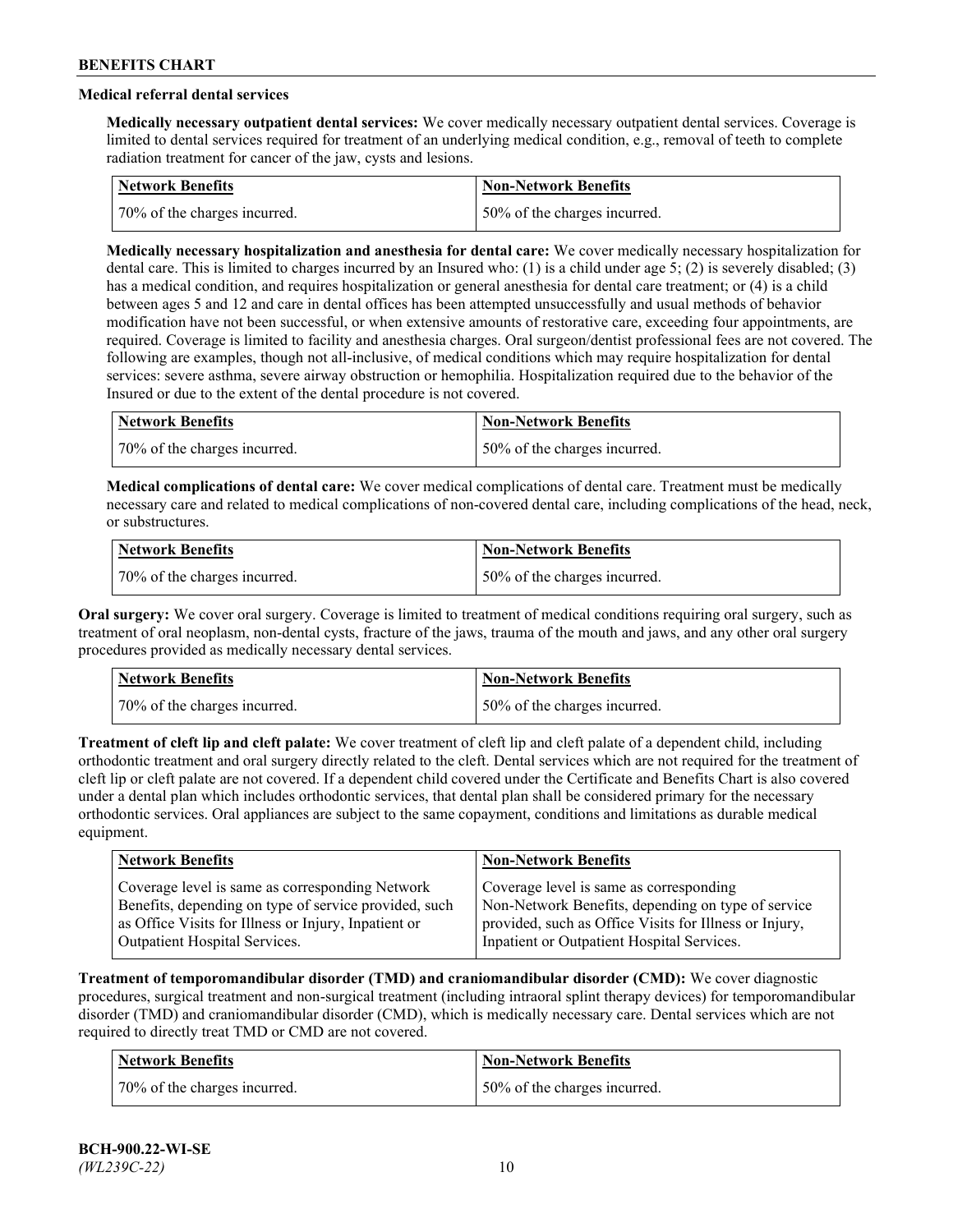# **Not Covered:**

- Dental treatment, procedures or services not listed in this Benefits Chart.
- Accident-related dental services if treatment is: (1) provided to teeth which are not sound and natural; (2) to teeth which have been restored; (3) initiated beyond six months from the date of the injury; (4) received beyond the initial treatment or restoration; or (5) received beyond 24 months from the date of injury.
- Oral surgery to remove wisdom teeth.
- Orthognathic treatment or procedures and all related services.
- See "Services Not Covered" in the Certificate.

### **DIABETES AND HYPERTENSION DISEASE MANAGEMENT PROGRAM**

### **Covered Services:**

If you meet criteria for coverage, you may qualify for the Diabetes and/or Hypertension Disease Management Program.

The program covers group health coaching which focuses on weight loss, exercise, behavior modification and health education through Omada Health.

| Network Benefits                                            | Non-Network Benefits |
|-------------------------------------------------------------|----------------------|
| 100% of the charges incurred.<br>Deductible does not apply. | Not applicable.      |

#### **Not Covered:**

See "Services Not Covered" in the Certificate.

# **DIABETIC EQUIPMENT AND SUPPLIES**

### **Covered Services:**

We cover physician prescribed medically appropriate and necessary drugs and supplies used in the management and treatment of diabetes for Insureds with gestational, Type I or Type II diabetes including durable diabetic equipment and disposable supplies, as described below.

Certain items are only covered if your condition meets our coverage criteria and obtained through an authorized vendor. For more information on what we cover and any prior authorization requirements, call Member Services or log on to your "*my*HealthPartners" account at [healthpartners.com.](http://www.healthpartners.com/)

Insulin and medications for diabetes are covered as outpatient drugs under the "Prescription Drug Services" section.

**Pumps and pump supplies.** These include diabetic insulin pumps, diabetic infusion pumps and infusion pump supplies such as infusion sets, tubing, connectors and syringe reservoirs.

| <b>Network Benefits</b>                                                                | <b>Non-Network Benefits</b>  |
|----------------------------------------------------------------------------------------|------------------------------|
| Pumps received at a pharmacy:<br>70% of the charges incurred.                          | 50% of the charges incurred. |
| Pumps received from a non-pharmacy<br>approved vendor:<br>70% of the charges incurred. |                              |

### **All other durable equipment and diabetic supplies**

Durable Diabetic Equipment and Supplies. These include continuous glucose monitoring system (CGMS), transmitter, sensors and receivers, diabetic blood glucose monitors and control/calibrating solutions (for checking accuracy or testing equipment and test strips).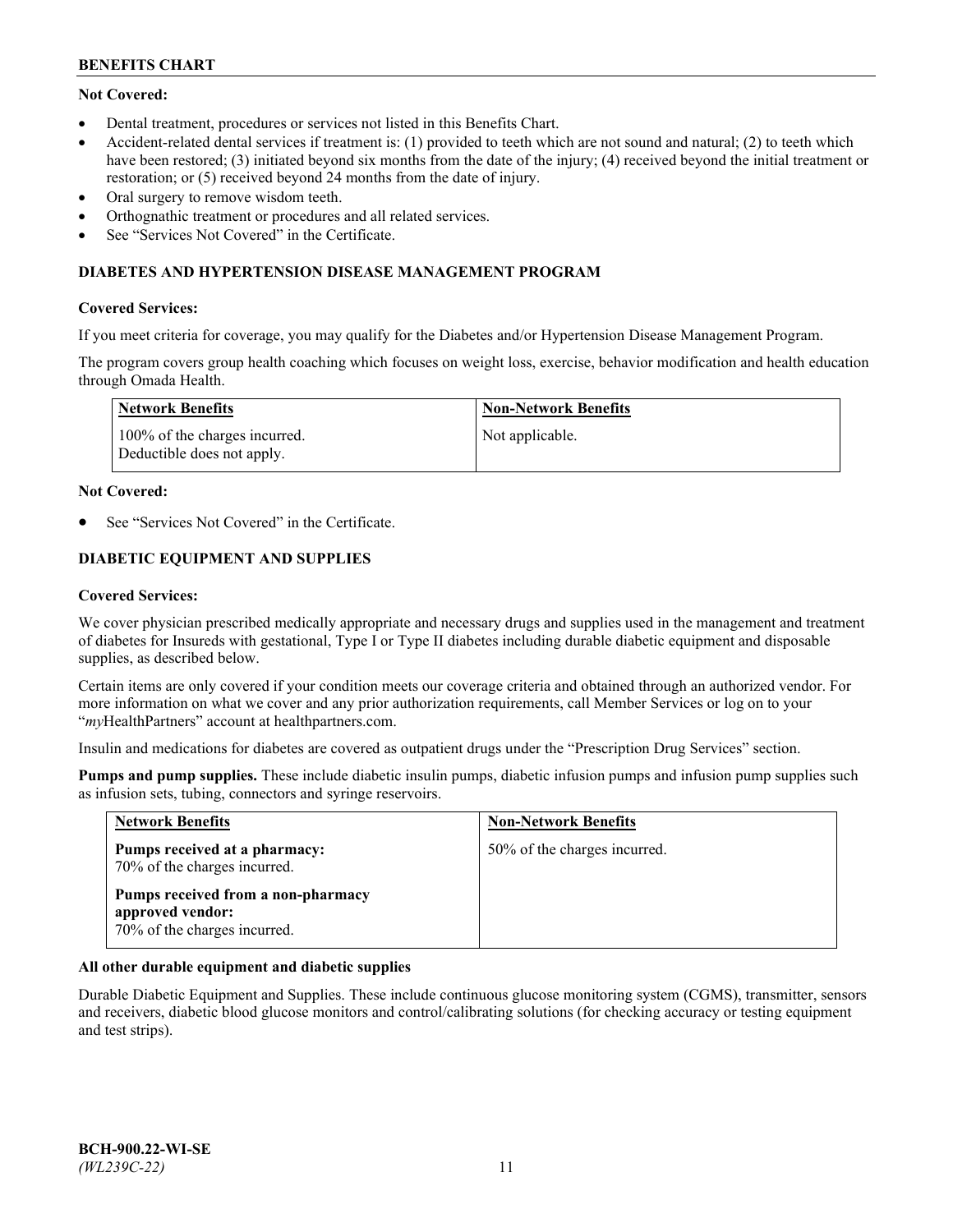Disposable Diabetic Supplies. These are one-time use supplies, including syringes, lancets, lancet devices, blood and urine ketone test strips, and needles.

Certain diabetic supplies and equipment must be purchased at a pharmacy.

| <b>Network Benefits</b>                                                                                              | <b>Non-Network Benefits</b>  |
|----------------------------------------------------------------------------------------------------------------------|------------------------------|
| If received through a pharmacy:<br>70% of the charges incurred.                                                      | 50% of the charges incurred. |
| If received through a non-pharmacy provider:<br>70% of the charges incurred if purchased from an<br>approved vendor. |                              |

### **Limitations:**

- No more than a 93-day supply of diabetic supplies are covered and dispensed at a time.
- We require that certain diabetic supplies and equipment be purchased at a pharmacy.
- Diabetic supplies and equipment are limited to certain models and brands.
- Durable medical equipment and supplies must be obtained from or repaired by approved vendors.
- Covered services and supplies are based on established medical policies which are subject to periodic review and modification by the medical directors. Our coverage policy for diabetic supplies includes information on our required models and brands. These medical policies (medical coverage criteria) are available by calling Member Services, or logging on to your "myHealthPartners" account at [healthpartners.com.](http://www.healthpartners.com/)

### **Not Covered:**

- Replacement or repair of any covered items, if the items are (i) damaged or destroyed by misuse, abuse or carelessness, (ii) lost; or (iii) stolen.
- Duplicate or similar items.
- Labor and related charges for repair of any covered items which are more than the cost of replacement by an approved vendor.
- Batteries for monitors and equipment.
- Sales tax, mailing, delivery charges, service call charges.
- See "Services Not Covered" in the Certificate.

# **DIAGNOSTIC IMAGING SERVICES**

#### **Covered Services:**

We cover diagnostic imaging, when ordered by a provider and provided in a clinic or outpatient hospital facility.

For Network Benefits, non-emergent, scheduled outpatient Magnetic Resonance Imaging (MRI) and Computed Tomography (CT) must be provided at a designated facility. Your physician or facility will obtain or verify prior authorization for these services, as needed.

We cover services provided in a clinic or outpatient hospital facility. To see the benefit level for inpatient hospital or skilled nursing facility services, see benefits under "Inpatient Hospital and Skilled Nursing Facility Services".

#### **Outpatient magnetic resonance imaging (MRI) and computed tomography (CT)**

| <b>Network Benefits</b>      | <b>Non-Network Benefits</b>  |
|------------------------------|------------------------------|
| 70% of the charges incurred. | 50% of the charges incurred. |

### **All other outpatient diagnostic imaging services**

#### **Services for illness or injury**

| <b>Network Benefits</b>      | <b>Non-Network Benefits</b>  |
|------------------------------|------------------------------|
| 70% of the charges incurred. | 50% of the charges incurred. |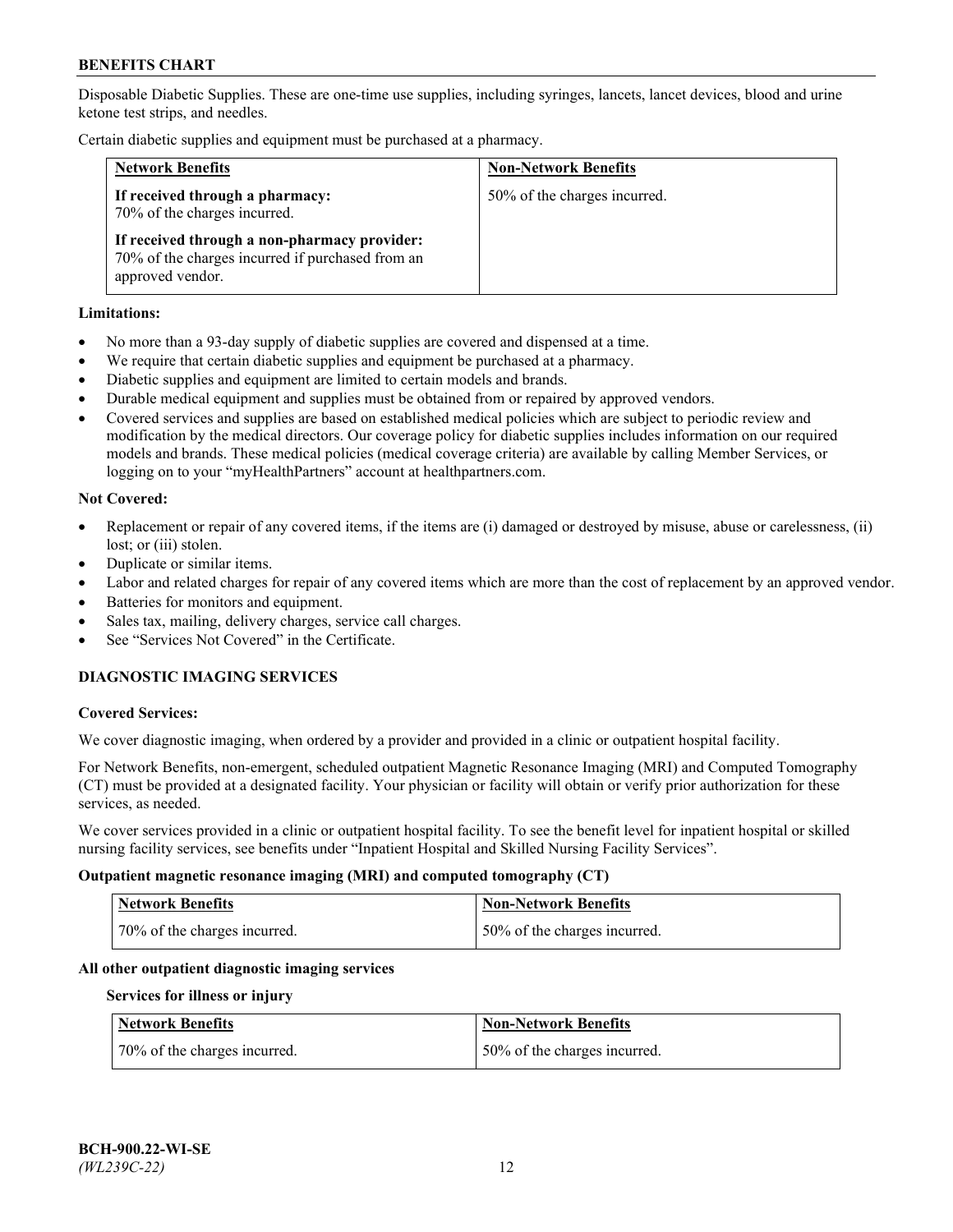#### **Preventive services (MRI/CT procedures are not considered preventive)**

Diagnostic imaging services associated with preventive services are covered at the benefit level shown in the "Preventive Services" section of this Benefits Chart.

#### **Not Covered:**

See "Services Not Covered" in the Certificate.

# **DURABLE MEDICAL EQUIPMENT, PROSTHETICS, ORTHOTICS AND SUPPLIES**

#### **Covered Services:**

We cover equipment and services, as described below.

We cover durable medical equipment and services, prosthetics, orthotics and supplies, subject to the limitations below, including certain disposable supplies and enteral feedings.

We cover external hearing aids, cochlear implants, and related treatment prescribed by a physician or by a licensed audiologist for Insureds under 18 years of age who have hearing loss.

We also cover basic hearing aids for Insureds age 18 or older for the correction of a hearing impairment.

Osseointegrated or bone-anchored hearing aids are only covered for Insureds who have hearing loss that is not correctable by any other procedure.

Hearing aids are limited to one basic, standard hearing aid for each ear every three years.

A basic hearing aid is defined as a hearing device that consists of a microphone, amplifier, volume control, battery and receiver, which is up to date using the latest technology. It does not include upgrades above and beyond the functionality of a basic hearing aid, including, but not limited to, hearing improvements for group settings, background noise, Bluetooth/remote control functionality, or extended warranties. Charges for upgrades above the cost of a basic, standard hearing aid are not covered.

Diabetic equipment and supplies are covered under the "Diabetic Equipment and Supplies" section.

#### **Special dietary treatment for phenylketonuria (PKU) if it meets our medical coverage criteria**

| <b>Network Benefits</b>      | <b>Non-Network Benefits</b>  |
|------------------------------|------------------------------|
| 70% of the charges incurred. | 50% of the charges incurred. |

#### **Oral amino acid based elemental formula if it meets our medical coverage criteria**

| <b>Network Benefits</b>      | Non-Network Benefits         |
|------------------------------|------------------------------|
| 70% of the charges incurred. | 50% of the charges incurred. |

#### **All other durable medical equipment, prosthetics, orthotics and supplies**

| <b>Network Benefits</b>      | <b>Non-Network Benefits</b>  |
|------------------------------|------------------------------|
| 70% of the charges incurred. | 50% of the charges incurred. |

#### **Limitations:**

Coverage of durable medical equipment is limited by the following:

- Payment will not exceed the cost of an alternate piece of equipment or service that is effective and medically necessary.
- For prosthetic benefits, other than oral appliances for cleft lip and cleft palate, payment will not exceed the cost of an alternate piece of equipment or service that is effective, medically necessary and enables Insureds to conduct standard activities of daily living.
- We reserve the right to determine if an item will be approved for rental vs. purchase.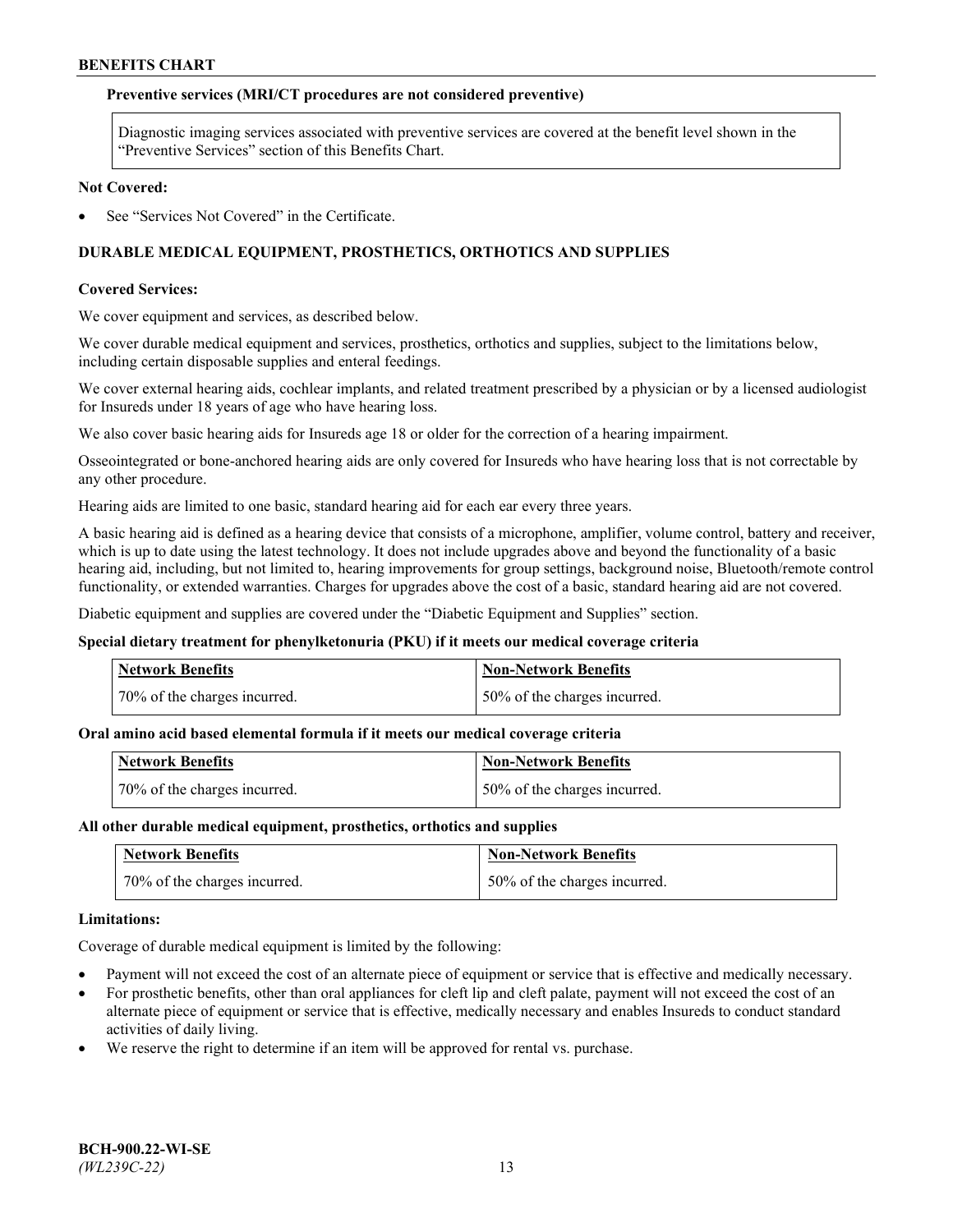- Durable medical equipment and supplies must be obtained from or repaired by approved vendors.
- Covered services and supplies are based on established medical policies which are subject to periodic review and modification by the medical or dental directors. Our medical policy for diabetic supplies includes information on our required models and brands. These medical policies (medical coverage criteria) are available by calling Member Services, or logging on to your "*my*HealthPartners" account a[t healthpartners.com.](http://www.healthpartners.com/)

# **Not Covered:**

Items which are not eligible for coverage include, but are not limited to:

- Replacement or repair of any covered items, if the items are (i) damaged or destroyed by misuse, abuse or carelessness, (ii) lost; or (iii) stolen.
- Duplicate or similar items.
- Labor and related charges for repair of any covered items which are more than the cost of replacement by an approved vendor.
- Sales tax, mailing, delivery charges, service call charges.
- Items which are primarily educational in nature or for hygiene, vocation, comfort, convenience or recreation.
- Communication aids or devices: equipment to create, replace or augment communication abilities including, but not limited to, speech processors, receivers, communication boards, or computer or electronic assisted communication.
- Implantable and osseointegrated or bone-anchored hearing aids and their fitting, except as specifically described in this Benefits Chart. This exclusion does not apply to cochlear implants.
- Eyeglasses, contact lenses and their fitting, measurement and adjustment, except as specifically described in this Benefits Chart.
- Hair prostheses (wigs).
- Household equipment which primarily has customary uses other than medical, such as, but not limited to, exercise cycles, air purifiers, central or unit air conditioners, water purifiers, non-allergenic pillows, mattresses or waterbeds.
- Household fixtures including, but not limited to, escalators or elevators, ramps, swimming pools and saunas.
- Modifications to the structure of the home including, but not limited to, wiring, plumbing or charges for installation of equipment.
- Vehicle, car or van modifications including, but not limited to, hand brakes, hydraulic lifts and car carrier.
- Rental equipment while owned equipment is being repaired by non-contracted vendors, beyond one month rental of medically necessary equipment.
- Other equipment and supplies, including but not limited to assistive devices, that we determine are not eligible for coverage.
- See "Services Not Covered" in the Certificate.

# **EMERGENCY AND URGENTLY NEEDED CARE SERVICES**

### **Covered Services:**

We cover services for emergency care and urgently needed care if the services are otherwise eligible for coverage under the Certificate.

**Urgently needed care.** These are services to treat an unforeseen illness or injury that:

- are required in order to prevent a serious deterioration in your health; and
- cannot be delayed until the next available clinic or office hours.

| <b>Network Benefits</b>      | <b>Non-Network Benefits</b> |
|------------------------------|-----------------------------|
| 70% of the charges incurred. | See Network Benefits.       |

**Emergency care.** These are services to treat:

- the sudden, unexpected onset of illness or injury which, if left untreated or unattended until the next available clinic or office hours, would result in hospitalization; or
- a condition requiring professional health services immediately necessary to preserve life or stabilize health.

Emergency care includes emergency services as defined in Division BB, Title I, Section 102 of the Consolidated Appropriations Act of 2021.

When reviewing claims for coverage of emergency services, our medical director will take into consideration a reasonable layperson's belief that the circumstances required immediate medical care that could not wait until the next working day or next available clinic appointment.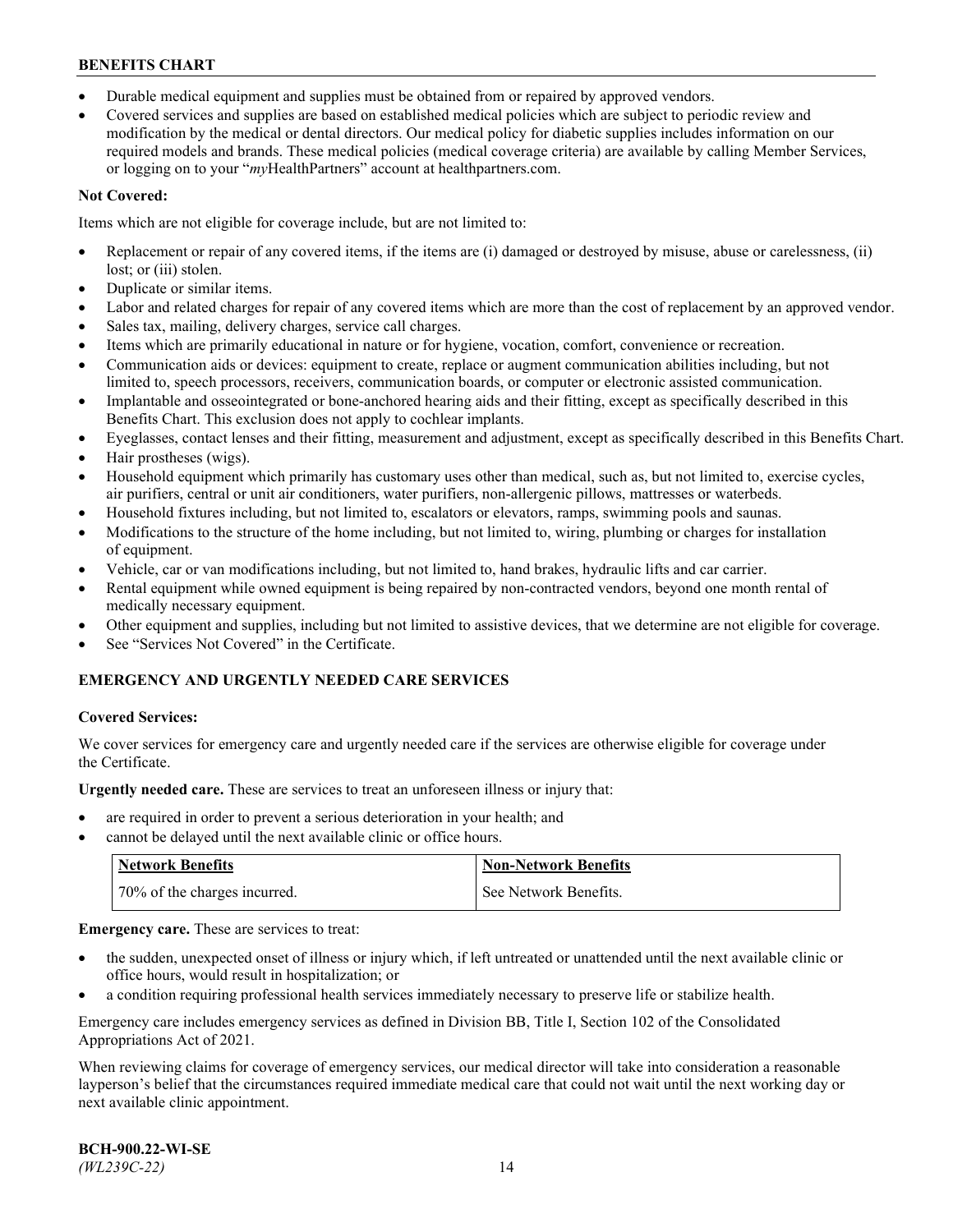### **Emergency care in a hospital emergency room, including professional services of a physician**

| <b>Network Benefits</b>      | <b>Non-Network Benefits</b> |
|------------------------------|-----------------------------|
| 70% of the charges incurred. | See Network Benefits.       |

### **Inpatient emergency care in a hospital**

| <b>Network Benefits</b>      | Non-Network Benefits  |
|------------------------------|-----------------------|
| 70% of the charges incurred. | See Network Benefits. |

### **Not Covered:**

• See "Services Not Covered" in the Certificate.

# **GENE THERAPY**

### **Covered Services:**

We cover gene therapy treatment if it meets our medical coverage criteria.

| <b>Network Benefits</b>                                                                                                                                                                                 | <b>Non-Network Benefits</b> |
|---------------------------------------------------------------------------------------------------------------------------------------------------------------------------------------------------------|-----------------------------|
| Coverage level is same as corresponding Network<br>Benefits, depending on type of service provided such as<br>Office Visits for Illness or Injury, Inpatient or<br><b>Outpatient Hospital Services.</b> | No coverage.                |

### **Limitations:**

- Gene therapy must be provided by a designated provider.
- Specific types of gene therapy are limited to therapies and conditions specified in our medical coverage criteria.

### **Not Covered:**

See "Services Not Covered" in the Certificate.

# **HEALTH EDUCATION**

### **Covered Services:**

We cover education for preventive services and education for the management of chronic health problems (such as diabetes).

| <b>Network Benefits</b>                                     | <b>Non-Network Benefits</b>  |
|-------------------------------------------------------------|------------------------------|
| 100% of the charges incurred.<br>Deductible does not apply. | 50% of the charges incurred. |

#### **Not Covered:**

See "Services Not Covered" in the Certificate.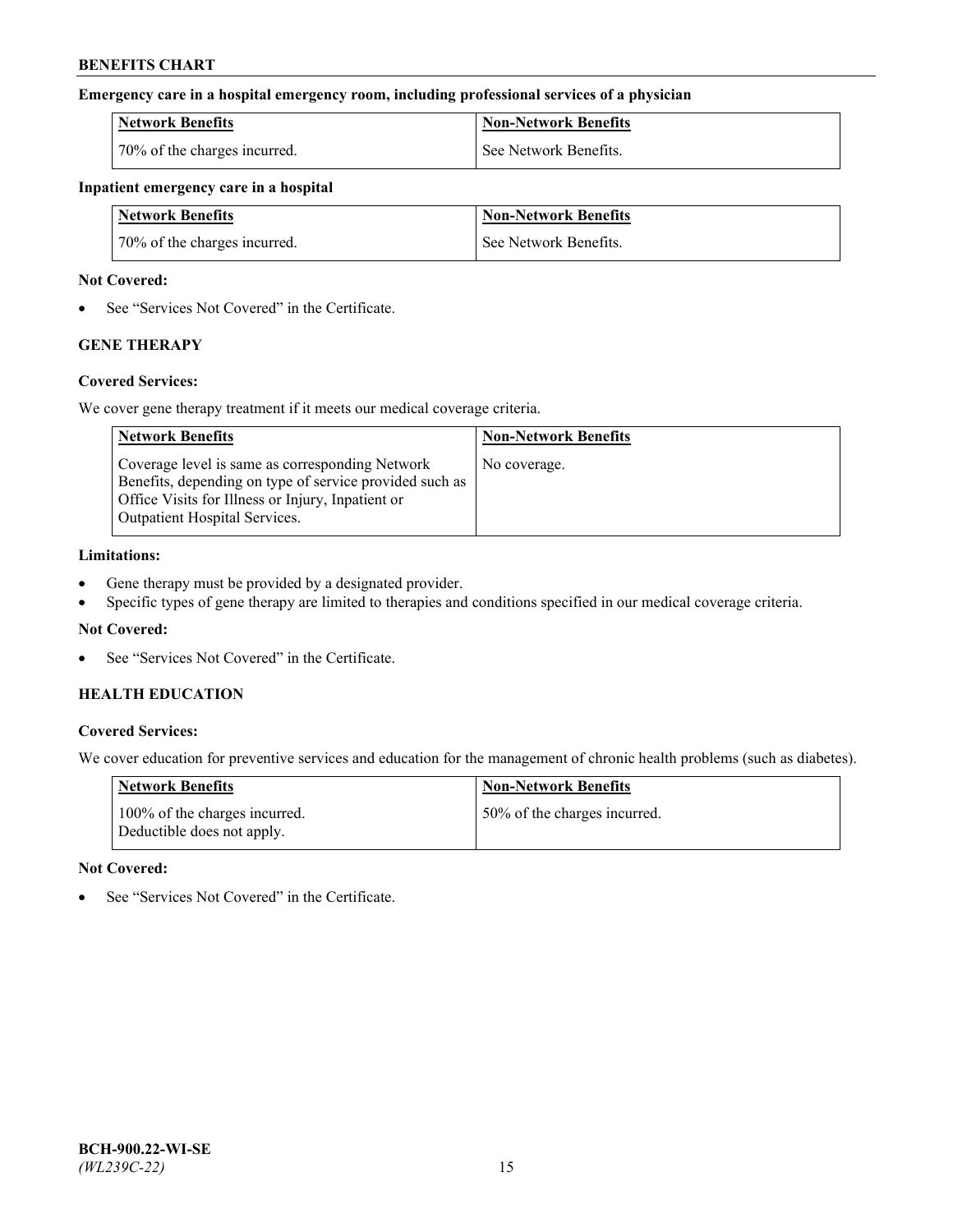# **HOME-BASED COMPREHENSIVE HEALTH RISK ASSESSMENT**

### **Covered Services:**

If you meet our criteria for coverage, you may qualify for our home-based comprehensive health risk assessment program. The program covers a health assessment with a designated nurse practitioner.

| Network Benefits                                            | <b>Non-Network Benefits</b> |
|-------------------------------------------------------------|-----------------------------|
| 100% of the charges incurred.<br>Deductible does not apply. | No coverage.                |

### **Not Covered:**

See "Services Not Covered" in the Certificate.

# **HOME HEALTH SERVICES**

### **Covered Services:**

We cover skilled nursing services, physical therapy, occupational therapy, speech therapy, respiratory therapy and other therapeutic services, non-routine prenatal and postnatal services, routine postnatal well child visits as described in our medical coverage criteria, phototherapy services for newborns, home health aide services and other eligible home health services when provided in your home, if you are homebound (i.e., unable to leave home without considerable effort due to a medical condition). Lack of transportation does not constitute homebound status. For phototherapy services for newborns and high risk prenatal services, supplies and equipment are included.

We cover total parenteral nutrition/intravenous ("TPN/IV") therapy, equipment, supplies and drugs in connection with IV therapy. IV line care kits are covered under Durable Medical Equipment.

We cover palliative care benefits. Palliative care includes symptom management, education and establishing goals of care. We waive the requirement that you be homebound for a limited number of home visits for palliative care (as shown in this Benefits Chart), if you have a life-threatening, non-curable condition which has a prognosis of survival of two years or less. Additional palliative care visits are eligible under the home health services benefit if you are homebound and meet all other requirements defined in this section.

You do not need to be homebound to receive total parenteral nutrition/intravenous ("TPN/IV") therapy.

Home health services are eligible and covered only when:

- medically necessary; and
- provided as rehabilitative care, terminal care or maternity care; and
- ordered by a physician, and included in the written home care plan.

### **Physical therapy, occupational therapy, speech therapy, respiratory therapy, home health aide services and palliative care**

| <b>Network Benefits</b>      | <b>Non-Network Benefits</b>  |
|------------------------------|------------------------------|
| 70% of the charges incurred. | 50% of the charges incurred. |

**TPN/IV therapy, skilled nursing services, non-routine prenatal/postnatal services, and phototherapy**

| <b>Network Benefits</b>      | Non-Network Benefits         |
|------------------------------|------------------------------|
| 70% of the charges incurred. | 50% of the charges incurred. |

Each 24-hour visit (or shifts up to 24-hour visits) equals one visit and counts toward the Maximum visits for all other services shown below. Any visit that lasts less than 24 hours regardless of the length of the visit, will count as one visit toward the Maximum visits for all other services shown below. All visits must be medically necessary and benefit eligible.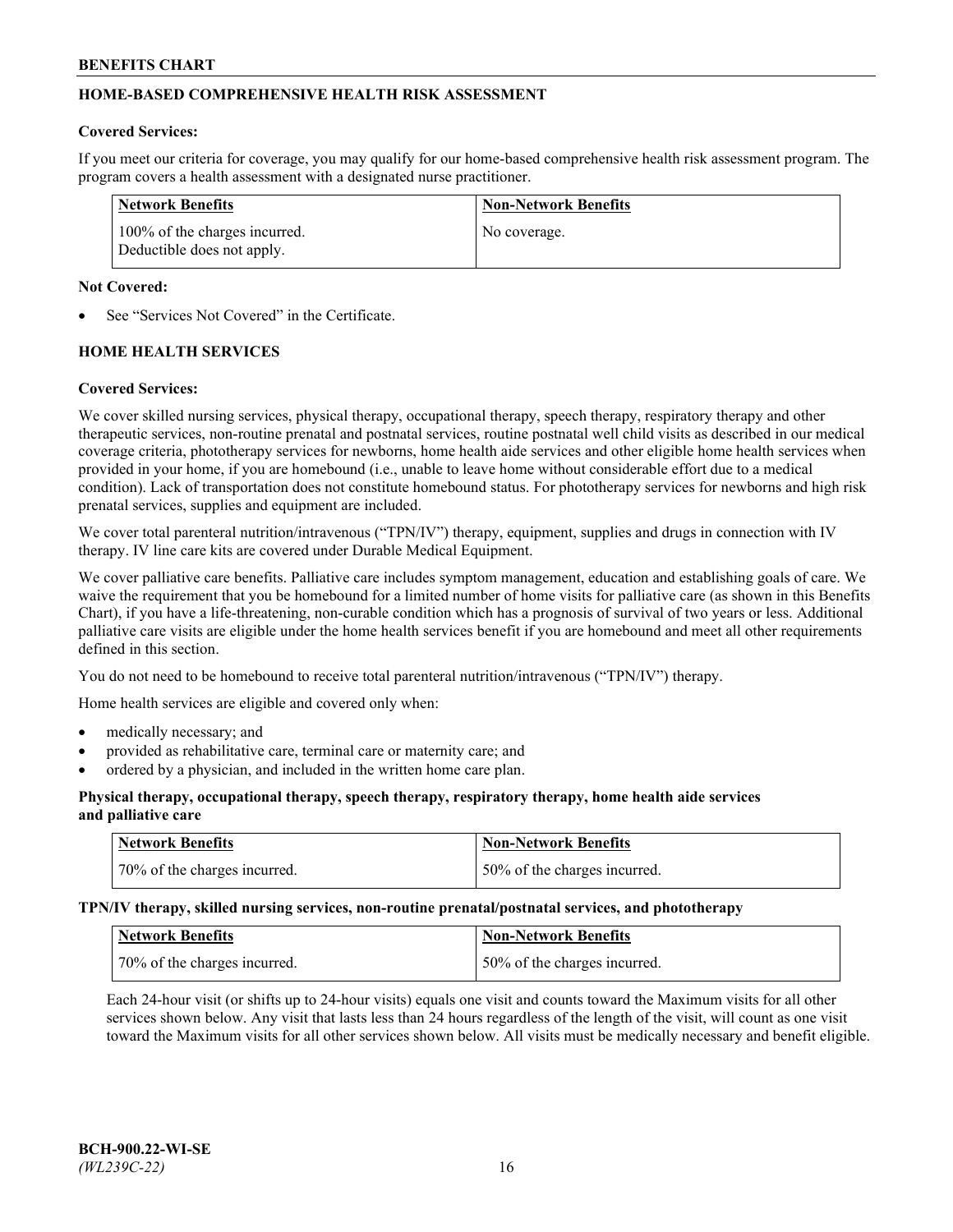### **Routine postnatal well child visit**

| <b>Network Benefits</b>                                     | <b>Non-Network Benefits</b>  |
|-------------------------------------------------------------|------------------------------|
| 100% of the charges incurred.<br>Deductible does not apply. | 50% of the charges incurred. |

#### **Maximum visits for palliative care**

If you are eligible to receive palliative care in the home and you are not homebound, there is a maximum of 12 visits per calendar year.

### **Maximum visits for all services other than palliative care**

| <b>Network Benefits</b>      | <b>Non-Network Benefits</b>  |
|------------------------------|------------------------------|
| 60 visits per calendar year. | 30 visits per calendar year. |

Each visit provided under the Network Benefits and Non-Network Benefits counts toward the maximums shown under both Maximum visits sections. The routine postnatal well child visits do not count toward the visit limit.

#### **Limitations:**

- Home health services are not provided as a substitute for a primary caregiver in the home or as relief (respite) for a primary caregiver in the home. We will not reimburse family members or residents in your home for the above services.
- A service shall not be considered a skilled nursing service merely because it is performed by, or under the direct supervision of, a licensed nurse. Where a service (such as tracheotomy suctioning or ventilator monitoring) or like services, can be safely and effectively performed by a non-medical person (or self-administered), without the direct supervision of a licensed nurse, the service shall not be regarded as a skilled nursing service, whether or not a skilled nurse actually provides the service. The unavailability of a competent person to provide a non-skilled service shall not make it a skilled service when a skilled nurse provides it. Only the skilled nursing component of so-called "blended" services (i.e. services which include skilled and non-skilled components) are covered under this Benefits Chart.

#### **Not Covered:**

- Financial or legal counseling services.
- Housekeeping or meal services in your home.
- Private duty nursing services.
- Services provided by a family member or enrollee, or a resident in the enrollee's home.
- Vocational rehabilitation and recreational or educational therapy. Recreation therapy is therapy provided solely for the purpose of recreation, including, but not limited to: (a) requests for physical therapy or occupational therapy to improve athletic ability, and (b) braces or guards to prevent sports injuries.
- See "Services Not Covered" in the Certificate.

# **HOME HOSPICE SERVICES**

#### **Applicable Definitions:**

**Part-time.** This is up to two hours of service per day, more than two hours is considered continuous care.

**Continuous Care.** This is from two to twelve hours of service per day provided by a registered nurse, licensed practical nurse, or home health aide, during a period of crisis in order to maintain a terminally ill patient at home.

**Appropriate Facility.** This is a nursing home, hospice residence, or other inpatient facility.

**Custodial Care Related to Hospice Services.** This means providing assistance in the activities of daily living and the care needed by a terminally ill patient which can be provided by primary caregiver (i.e., family member or friend) who is responsible for the patient's home care.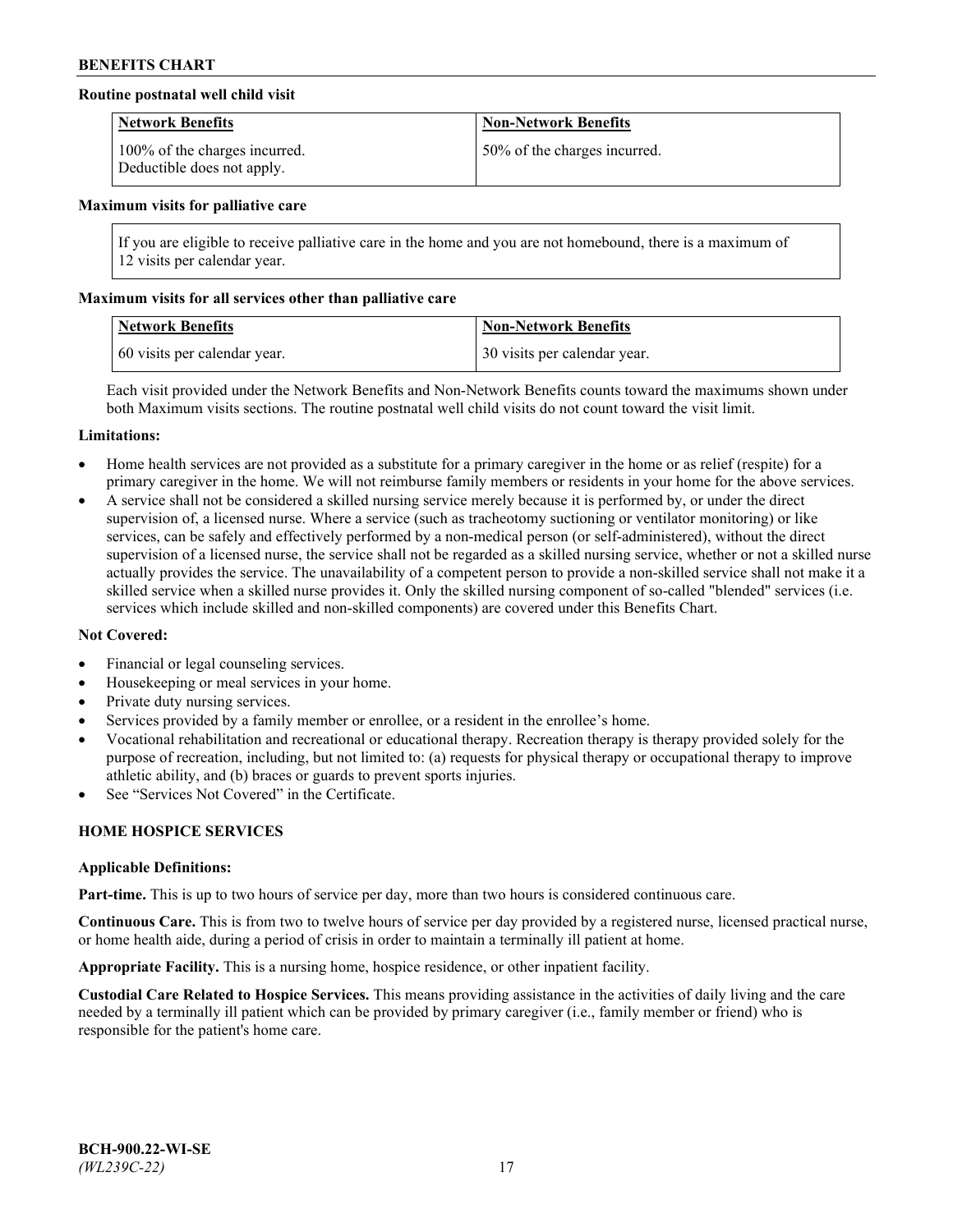### **Covered Services:**

**Home hospice program.** We cover the services described below if you are terminally ill and accepted as a home hospice program participant. You must meet the eligibility requirements of the program, and elect to receive services through the home hospice program. The services will be provided in your home, with inpatient care available when medically necessary as described below. If you elect to receive hospice services, you do so in lieu of curative treatment for your terminal illness for the period you are enrolled in the home hospice program.

**Eligibility:** In order to be eligible to be enrolled in the home hospice program, you must: (1) be a terminally ill patient (prognosis of six months or less); (2) have chosen a palliative treatment focus (i.e., emphasizing comfort and supportive services rather than treatment attempting to cure the disease or condition); and (3) continue to meet the terminally ill prognosis as reviewed by our medical director or his or her designee over the course of care. You may withdraw from the home hospice program at any time.

**Eligible services:** Hospice services include the following services provided in accordance with an approved hospice treatment plan.

- Home health services:
	- o Part-time care provided in your home by an interdisciplinary hospice team (which may include a physician, nurse, social worker, and spiritual counselor) and medically necessary home health services are covered.
	- o One or more periods of continuous care in your home or in a setting which provides day care for pain or symptom management, when medically necessary, will be covered.
- Inpatient services: We cover medically necessary inpatient services.
- Other services:
	- o Respite care is covered for care in your home or in an appropriate facility, to give your primary caregivers (i.e., family members or friends) rest and/or relief when necessary in order to maintain a terminally ill patient at home.
	- o Medically necessary medications for pain and symptom management.
	- o Semi-electric hospital beds and other durable medical equipment are covered.
	- Emergency and non-emergency care is covered.

| Network Benefits             | <b>Non-Network Benefits</b>  |
|------------------------------|------------------------------|
| 70% of the charges incurred. | 50% of the charges incurred. |

Respite care is limited to 5 days per episode, and respite care and continuous care combined are limited to 30 days.

### **Not Covered:**

- Financial or legal counseling services.
- Housekeeping or meal services in your home.
- Custodial or maintenance care related to hospice services, whether provided in the home or in a nursing home.
- Any service not specifically described as covered services under this home hospice services benefits.
- Any services provided by members of your family or residents in your home.
- See "Services Not Covered" in the Certificate.

### **HOSPITAL AND SKILLED NURSING FACILITY SERVICES**

#### **Covered Services:**

We cover services as described below.

#### **Medical or surgical hospital services**

**Inpatient hospital services:** We cover the following medical or surgical services, for the treatment of acute illness or injury, which require the level of care only provided in an acute care facility. These services must be authorized by a physician.

Inpatient hospital services include: room and board; the use of operating or maternity delivery rooms; intensive care facilities; newborn nursery facilities; general nursing care, anesthesia, laboratory and diagnostic imaging services, radiation therapy, physical therapy, prescription drugs or other medications administered during treatment, blood and blood products (unless replaced), and blood derivatives, and other diagnostic or treatment related hospital services; physician and other professional medical and surgical services provided while in the hospital, including gender confirmation surgery that meets medical coverage criteria.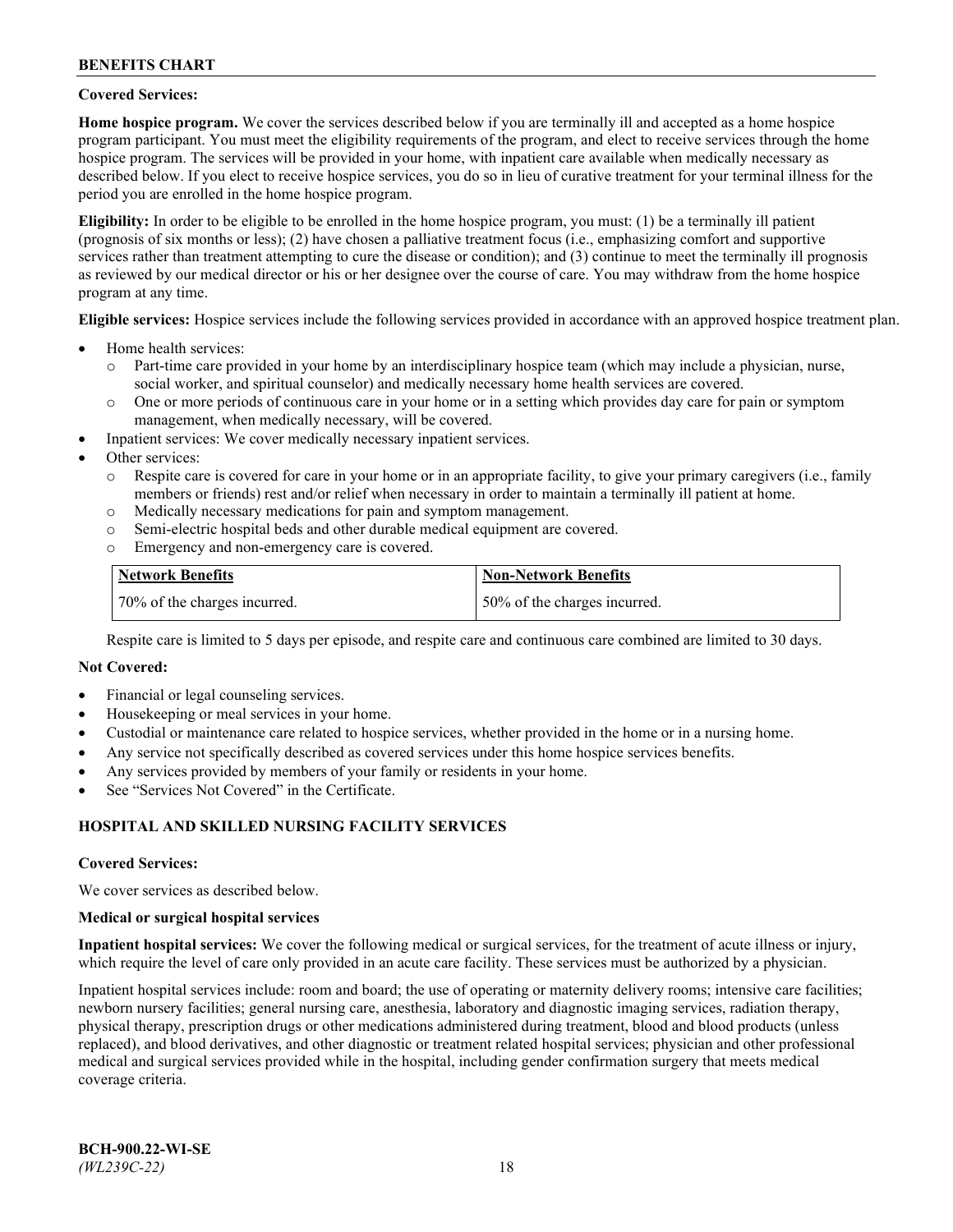We cover, following a vaginal delivery, a minimum of 48 hours of inpatient care for the mother and newborn child. We cover, following a caesarean section delivery, a minimum of 96 hours of inpatient care for the mother and newborn child.

Group health plans and health insurance issuers generally may not, under Federal law, restrict benefits for any hospital length of stay in connection with childbirth for the mother of newborn child to less than 48 hours following a vaginal delivery, or less than 96 hours following a caesarean section. However, Federal law generally does not prohibit the mother's or newborn's attending provider, after consulting with the mother, from discharging the mother or her newborn earlier than 48 hours (or 96 hours as applicable). In any case plans and issuers may not, under Federal law, require that a provider obtain authorization from the plan or the insurance issuer for prescribing a length of stay not in excess of 48 hours (or 96 hours).

| <b>Network Benefits</b>      | <b>Non-Network Benefits</b>  |
|------------------------------|------------------------------|
| 70% of the charges incurred. | 50% of the charges incurred. |

Each Insured's admission or confinement, including that of a newborn child, is separate and distinct from the admission or confinement of any other Insured.

**Outpatient hospital, ambulatory care or surgical facility services:** We cover the following medical and surgical services, for diagnosis or treatment of illness or injury on an outpatient basis. These services must be authorized by a physician.

Outpatient services include: use of operating rooms, maternity delivery rooms or other outpatient departments, rooms or facilities; and the following outpatient services: general nursing care, anesthesia, laboratory and diagnostic imaging services, radiation therapy, physical therapy, drugs administered during treatment, blood and blood products (unless replaced), and blood derivatives, and other diagnostic or treatment related outpatient services; physician and other professional medical and surgical services provided while an outpatient, including colonoscopies (starting at age 50, or under age 50 for people at high risk of colorectal cancer), and gender confirmation surgery that meets medical coverage criteria.

For Network Benefits, non-emergent, scheduled outpatient Magnetic Resonance Imaging (MRI) and Computed Tomography (CT) must be provided at a designated facility. Your physician or facility will obtain or verify prior authorization for these services, as needed.

To see the benefit level for diagnostic imaging services, laboratory services and physical therapy, see benefits under Diagnostic Imaging Services, Laboratory Services and Physical Therapy in this Benefits Chart.

| <b>Network Benefits</b>      | <b>Non-Network Benefits</b>  |
|------------------------------|------------------------------|
| 70% of the charges incurred. | 50% of the charges incurred. |

### **Skilled nursing facility care:**

We cover room and board, daily skilled nursing and related ancillary services for post-acute treatment and rehabilitative care of illness or injury that meets medical coverage criteria. Rehabilitation services are limited to services where significant measurable progress is expected to occur within a reasonable period of time.

| Network Benefits                             | <b>Non-Network Benefits</b>                  |
|----------------------------------------------|----------------------------------------------|
| 70% of the charges incurred.                 | 50% of the charges incurred.                 |
| Limited to a 30-day maximum per confinement. | Limited to a 30-day maximum per confinement. |

Each day of services provided under the Network Benefits and Non-Network Benefits, combined, applies toward the maximum shown above.

### **Not Covered:**

- Services for items for personal convenience, such as television rental, are not covered.
- See "Services Not Covered" in the Certificate.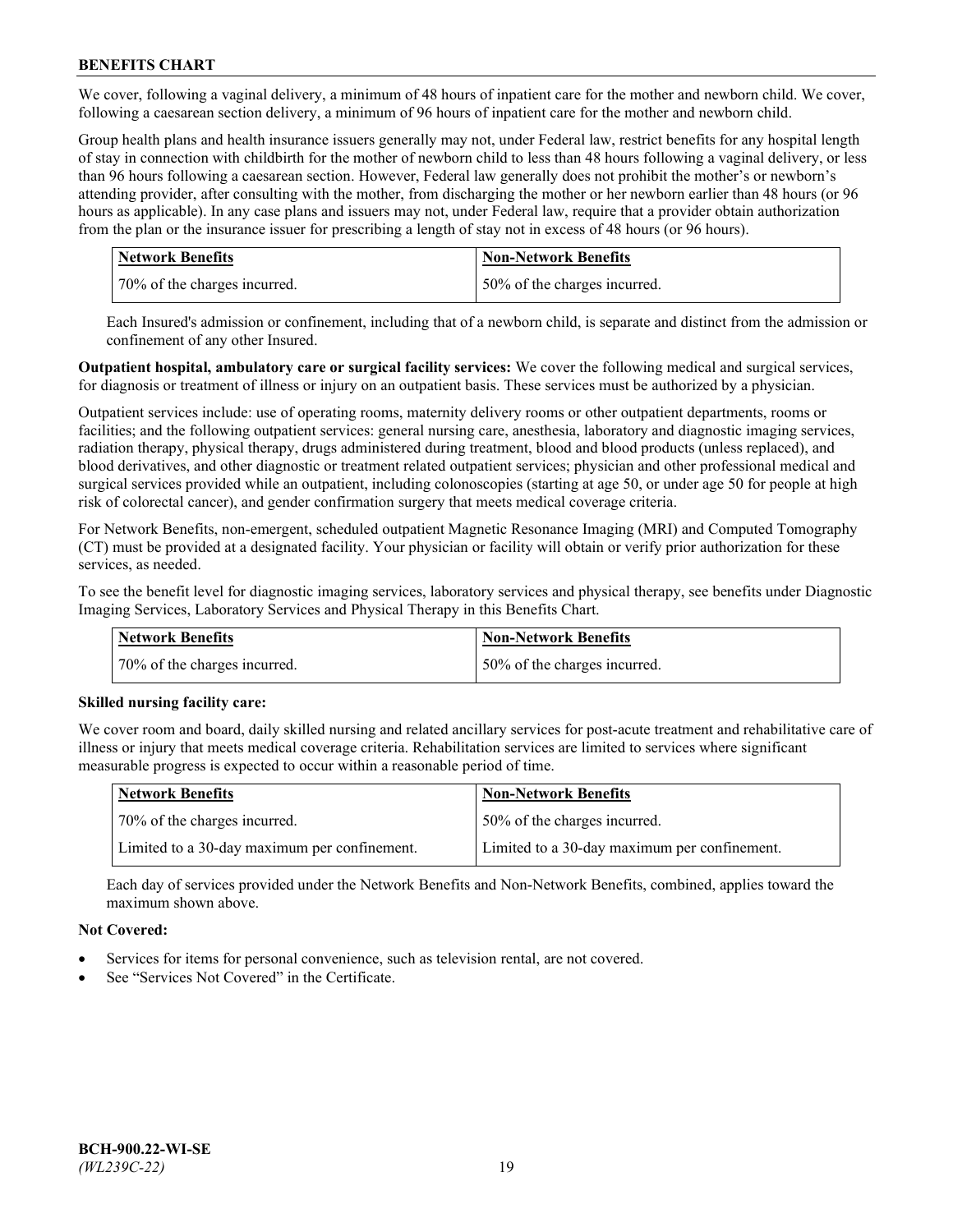# **INFERTILITY DIAGNOSIS**

# **Covered Services:**

We cover the diagnosis of infertility. These services include diagnostic procedures and tests provided in connection with an infertility evaluation, office visits and consultations to diagnose infertility.

| <b>Network Benefits</b>      | <b>Non-Network Benefits</b>  |
|------------------------------|------------------------------|
| 70% of the charges incurred. | 50% of the charges incurred. |

Coverage is limited to office visits and consultations to diagnose infertility. Treatment is not covered.

# **Not Covered:**

- Infertility/fertility treatment, including, but not limited to, office visits, laboratory services, diagnostic imaging services and fertility drugs; reversal of sterilization; and sperm, ova or embryo acquisition, retrieval or storage; however, we cover office visits and consultations to diagnose infertility.
- Services related to the establishment of surrogate pregnancy and fees for a surrogate. However, pregnancy and maternity services are covered for an Insured under this Benefits Chart, including a surrogate pregnancy.
- See "Services Not Covered" in the Certificate

# **LABORATORY SERVICES**

### **Covered Services:**

We cover laboratory tests when ordered by a provider and provided in a clinic or outpatient hospital facility. This includes blood tests to detect lead exposure in children between the ages of 6 months and 72 months.

To see the benefit level for inpatient hospital or skilled nursing facility services, see benefits under "Inpatient Hospital and Skilled Nursing Facility Services" in this Benefits Chart.

# **Prostate-specific antigen (PSA) testing**

| Network Benefits             | <b>Non-Network Benefits</b>  |
|------------------------------|------------------------------|
| 70% of the charges incurred. | 50% of the charges incurred. |

### **All other laboratory services**

**Services for illness or injury**

| <b>Network Benefits</b>      | Non-Network Benefits         |
|------------------------------|------------------------------|
| 70% of the charges incurred. | 50% of the charges incurred. |

### **Preventive services**

Laboratory services associated with preventive services are covered at the benefit level shown in the "Preventive Services" section of this Benefits Chart.

### **Not Covered:**

See "Services Not Covered" in the Certificate.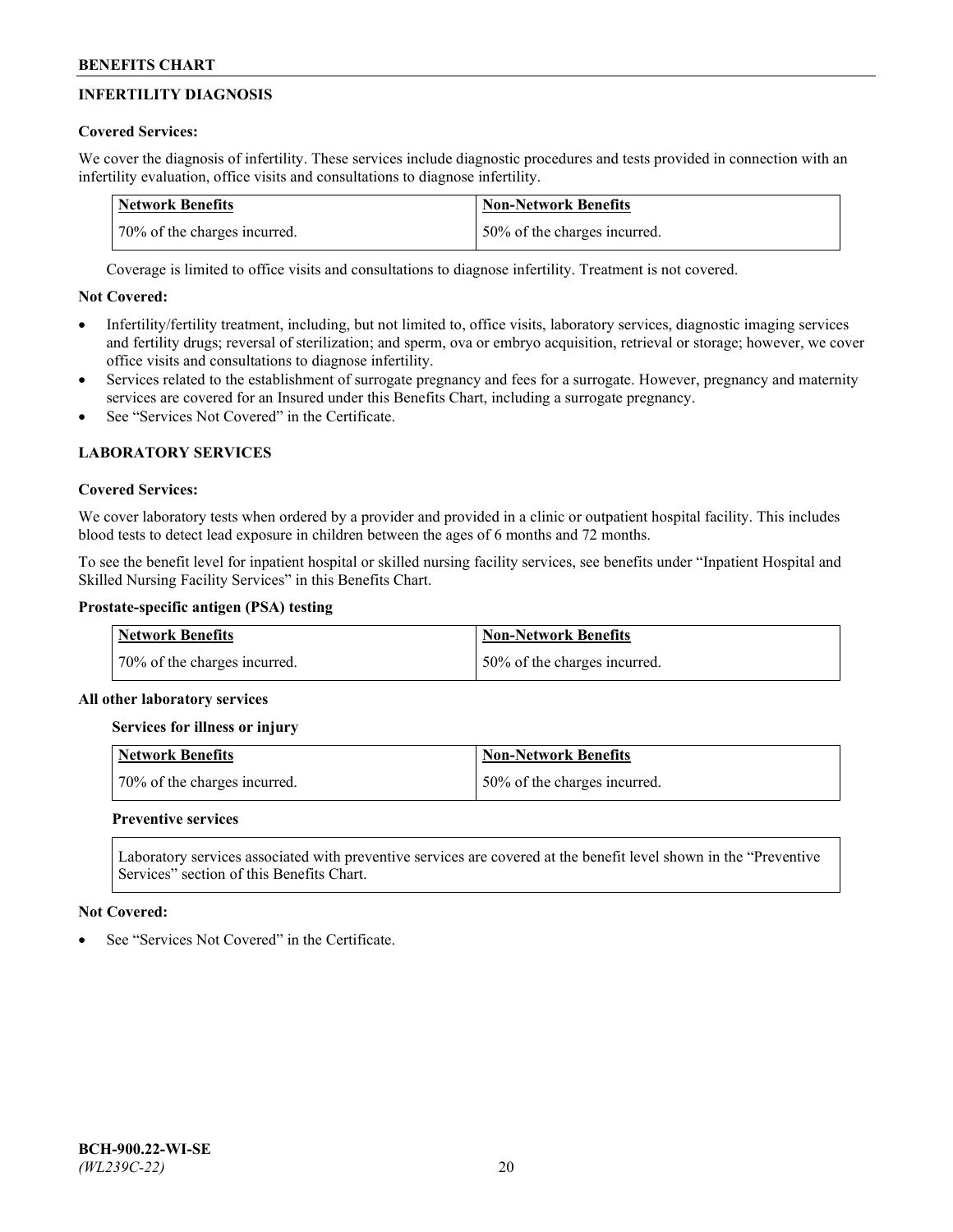# **MASTECTOMY RECONSTRUCTION BENEFIT**

### **Covered Services:**

We cover reconstruction of the breast on which the mastectomy has been performed; surgery and reconstruction of the other breast to produce symmetrical appearance, and prostheses and physical complications of all stages of mastectomy, including lymphedemas.

| <b>Network Benefits</b>                               | <b>Non-Network Benefits</b>                           |
|-------------------------------------------------------|-------------------------------------------------------|
| Coverage level is same as corresponding Network       | Coverage level is same as corresponding Non-Network   |
| Benefits, depending on type of service provided, such | Benefits, depending on type of service provided, such |
| as Office Visits for Illness or Injury, Inpatient or  | as Office Visits for Illness or Injury, Inpatient or  |
| Outpatient Hospital Services.                         | Outpatient Hospital Services.                         |

### **Not Covered:**

See "Services Not Covered" in the Certificate.

# **MEDICATION THERAPY DISEASE MANAGEMENT PROGRAM**

### **Covered Services:**

If you meet our criteria for coverage, you may qualify for our Medication Therapy Disease Management Program.

The program covers consultations with a designated Network pharmacist.

Covered services are based on established medical policies, which are subject to periodic review and modification by the medical directors. These medical policies (medical coverage criteria) are available by calling Member Services, or logging on to your "*my*HealthPartners" account at [healthpartners.com.](http://www.healthpartners.com/)

| Network Benefits                                            | <b>Non-Network Benefits</b> |
|-------------------------------------------------------------|-----------------------------|
| 100% of the charges incurred.<br>Deductible does not apply. | No coverage.                |

### **Not Covered:**

See "Services Not Covered" in the Certificate.

### **OFFICE VISITS FOR ILLNESS OR INJURY**

#### **Covered Services:**

We cover the following when medically necessary: professional medical and surgical services and related supplies, including biofeedback, of physicians and other health care providers; blood and blood products (unless replaced) and blood derivatives.

We cover diagnosis and treatment of illness or injury to the eyes. Where contact or eye glass lenses are prescribed as medically necessary for the post-operative treatment of cataracts or for the treatment of aphakia, acute or chronic corneal pathology, or keratoconus, we cover the initial evaluation, lenses and fitting. Insureds must pay for lens replacement beyond the initial pair.

Services received via video, E-visit or telephone are covered under the "Telehealth/Telemedicine Services" section.

#### **Office visits**

| <b>Network Benefits</b>      | <b>Non-Network Benefits</b>  |
|------------------------------|------------------------------|
| 70% of the charges incurred. | 50% of the charges incurred. |

**Convenience clinics**

| <b>Network Benefits</b>      | <b>Non-Network Benefits</b>  |
|------------------------------|------------------------------|
| 70% of the charges incurred. | 50% of the charges incurred. |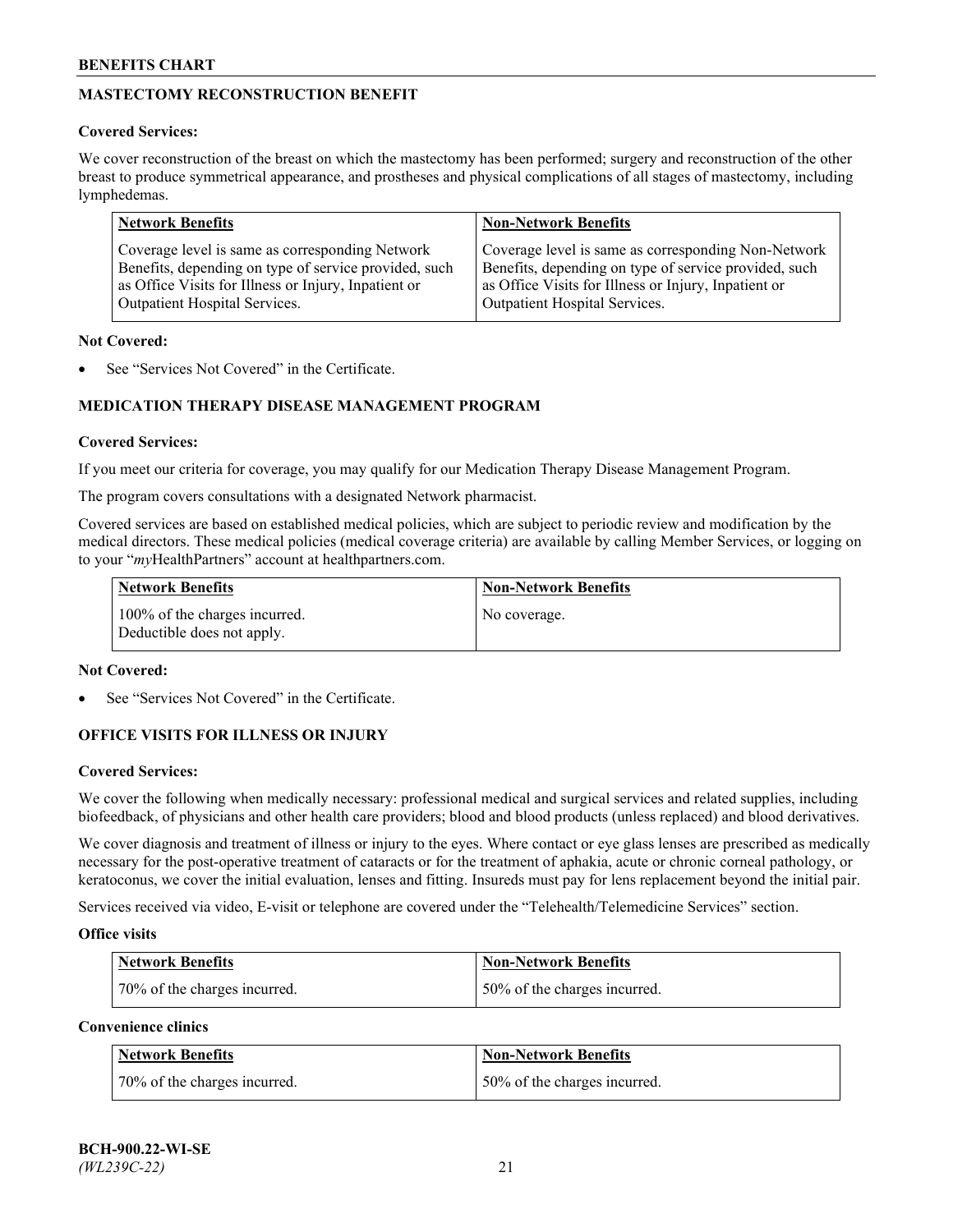### **Injections administered in a physician's office, other than immunizations**

#### **Allergy injections**

| Network Benefits             | Non-Network Benefits         |
|------------------------------|------------------------------|
| 70% of the charges incurred. | 50% of the charges incurred. |

#### **All other injections**

| <b>Network Benefits</b>      | <b>Non-Network Benefits</b>  |
|------------------------------|------------------------------|
| 70% of the charges incurred. | 50% of the charges incurred. |

### **Not Covered:**

- Court ordered treatment, except as described in this Benefits Chart. Any resulting court ordered treatment for mental health services will be subject to the Certificate's requirement for medical necessity.
- See "Services Not Covered" in the Certificate.

### **PEDIATRIC EYEWEAR**

### **Covered Services:**

We cover pediatric eyewear for children.

Routine eye exams are covered under the "Preventive Services" section.

| <b>Network Benefits</b>      | <b>Non-Network Benefits</b> |
|------------------------------|-----------------------------|
| 70% of the charges incurred. | No coverage.                |

### **Limitations:**

- Coverage under this provision will continue until the end of the month in which the child turns age 19.
- Limited to one of the following per calendar year:
	- o one pair of eyeglasses including one set of prescription lenses, frames from our designated eyewear collection and anti-scratch coating; or
	- o one pair of non-disposable contact lenses; or
	- o a one-year supply of disposable contact lenses.
- Contact lens fittings are limited to two per calendar year.

### **Not Covered:**

- Frames that are not included in our designated eyewear collection. However, one pair of lenses will be covered if an Insured chooses frames outside our designated eyewear collection.
- More than one pair of lenses or frames or non-disposable contacts per calendar year, regardless of the reason. This includes replacement of eyeglasses or contact lenses due to loss, breakage, theft, or change in prescription.
- Safety glasses or goggles for sports or vocational reasons.
- Upgrades including, but not limited to, UV protection and no-line multifocal lenses.
- See "Services Not Covered" in the Certificate.

### **PHYSICAL THERAPY, OCCUPATIONAL THERAPY, SPEECH THERAPY AND OTHER SPECIFIED THERAPIES**

#### **Covered Services:**

We cover the following physical therapy, occupational therapy and speech therapy services:

- Medically necessary rehabilitative care to correct the effects of illness or injury.
- Habilitative care rendered for congenital, developmental or medical conditions which have significantly limited the successful initiation of normal speech and normal motor development.

Massage therapy which is performed in conjunction with other treatment/modalities by a physical or occupational therapist is part of a prescribed treatment plan and is not billed separately is covered.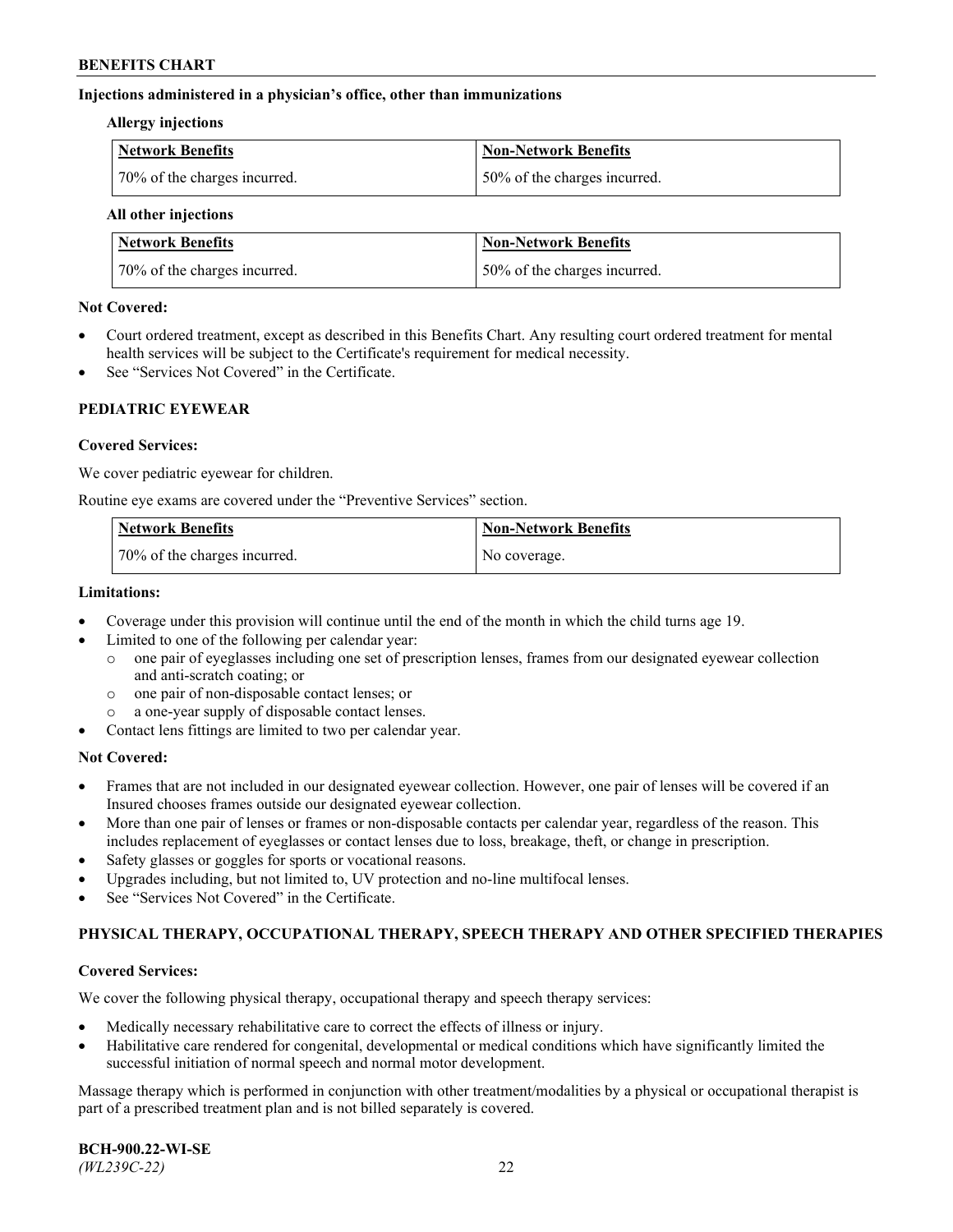We cover services provided in a clinic. To see the benefit level for inpatient hospital or skilled nursing facility services, see benefits under "Inpatient Hospital and Skilled Nursing Facility Services".

### **Rehabilitative care**

| <b>Network Benefits</b>                                                                       | <b>Non-Network Benefits</b>                                                                   |
|-----------------------------------------------------------------------------------------------|-----------------------------------------------------------------------------------------------|
| 70% of the charges incurred.                                                                  | 50% of the charges incurred.                                                                  |
| Physical, Occupational and Speech Therapy are<br>limited to 20 visits each per calendar year. | Physical, Occupational and Speech Therapy are<br>limited to 20 visits each per calendar year. |

#### **In addition to the services provided above, we cover a minimum of:**

- 20 visits per calendar year for pulmonary rehabilitation.
- 36 visits per calendar year for cardiac rehabilitation.
- 30 visits per calendar year for post-cochlear implant aural therapy.
- 20 visits per calendar year for cognitive rehabilitation.

The maximum number of visits is combined for Network Benefits and Non-Network Benefits.

### **Habilitative services**

| <b>Network Benefits</b>                                                                       | <b>Non-Network Benefits</b>                                                                   |
|-----------------------------------------------------------------------------------------------|-----------------------------------------------------------------------------------------------|
| 70% of the charges incurred.                                                                  | 50% of the charges incurred.                                                                  |
| Physical, Occupational and Speech Therapy are<br>limited to 20 visits each per calendar year. | Physical, Occupational and Speech Therapy are<br>limited to 20 visits each per calendar year. |

The maximum number of visits is combined for Network Benefits and Non-Network Benefits.

### **Not Covered:**

- Massage therapy for the purpose of comfort or convenience of the Insured.
- See "Services Not Covered" in the Certificate.

# **PRE-DIABETES DISEASE MANAGEMENT PROGRAM**

# **Covered Services:**

If you meet criteria for coverage, you may qualify for the Pre-Diabetes Disease Management Program through Omada Health. The program covers group health coaching which focuses on weight loss, exercise, behavior modification and health education at select locations determined by the plan.

| <b>Network Benefits</b>                                     | <b>Non-Network Benefits</b> |
|-------------------------------------------------------------|-----------------------------|
| 100% of the charges incurred.<br>Deductible does not apply. | Not applicable.             |

### **Not Covered:**

See "Services Not Covered" in the Certificate.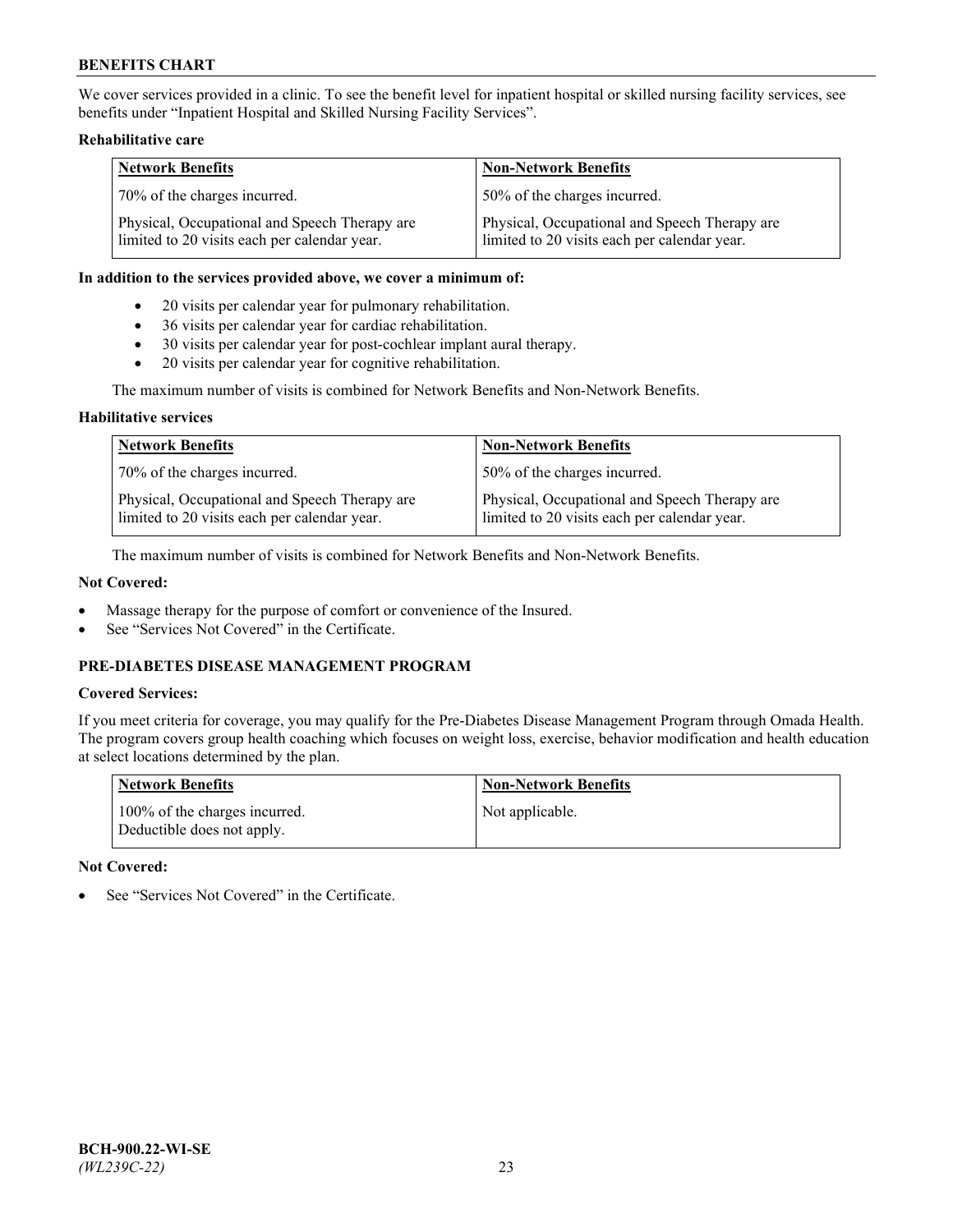# **PRESCRIPTION DRUG SERVICES**

### **Covered Services:**

We cover prescription drugs and medications that can be self-administered or are administered in a physician's office.

We will refill a prescription for eye drops covered under this Benefits Chart if the Insured requests a refill and the original prescription specified that additional quantities would be needed, providing the refill request does not exceed the quantities needed, and the following conditions are met:

- If the Insured requests a 30-day refill supply, the request must be made between 22 and 30 days of the later of (a) the original date that the prescription was distributed to the Insured or (b) the date that the most recent refill was distributed to the Insured; or
- If the Insured requests a 90-day refill supply, the request must be made between 67 and 90 days of the later of (a) the original date that the prescription was distributed to the Insured or (b) the date that the most recent refill was distributed to the Insured.

## **For Network Benefits, drugs and medications must be obtained at a Network pharmacy.**

### **For Non-Network Benefits, drugs and medications must be part of the formulary.**

### **If a copayment is required, you must pay one copayment for each 31-day supply, or portion thereof.**

### **Outpatient drugs (except as specified below)**

| <b>Network Benefits</b>                                                                                                                                      | <b>Non-Network Benefits</b>  |
|--------------------------------------------------------------------------------------------------------------------------------------------------------------|------------------------------|
| Formulary drugs are covered at 70% of the charges<br>incurred.                                                                                               | 50% of the charges incurred. |
| Formulary insulin is considered preventive and is not<br>subject to your deductible. In no event will your cost for<br>a formulary insulin drug exceed \$25. |                              |
| Non-formulary drugs are covered at 50% of the charges<br>incurred.                                                                                           |                              |

**Oral chemotherapy drugs** are included on the specialty drug list. However, you pay the applicable outpatient drug benefit. As required by Wisconsin law, you will not pay higher cost sharing (deductible, copayment or coinsurance) for orally administered chemotherapy drugs than you pay for injected or intravenously administered chemotherapy drugs.

#### **Mail order drugs**

| For your convenience, you may also get up to a                                                                                                                                                        |                                                                                                                            |
|-------------------------------------------------------------------------------------------------------------------------------------------------------------------------------------------------------|----------------------------------------------------------------------------------------------------------------------------|
| 93-day supply of outpatient prescription drugs that<br>can be self-administered through the designated mail<br>order service.<br>Specialty drugs are not available through the mail<br>order service. | Mail order drugs are only available through the<br>designated mail order service.<br>See Network Mail Order Drugs Benefit. |

### **Specialty drugs that are self-administered**

| <b>Network Benefits</b>                                                                                              | <b>Non-Network Benefits</b> |
|----------------------------------------------------------------------------------------------------------------------|-----------------------------|
| 70% of the charges incurred.                                                                                         | No coverage.                |
| Specialty drugs are limited to drugs on the<br>Specialty drug list and must be obtained from a<br>designated vendor. |                             |

**Oral chemotherapy drugs** are included on the specialty drug list. However, you pay the applicable outpatient drug benefit. As required by Wisconsin law, you will not pay higher cost sharing (deductible, copayment or coinsurance) for orally administered chemotherapy drugs than you pay for injected or intravenously administered chemotherapy drugs.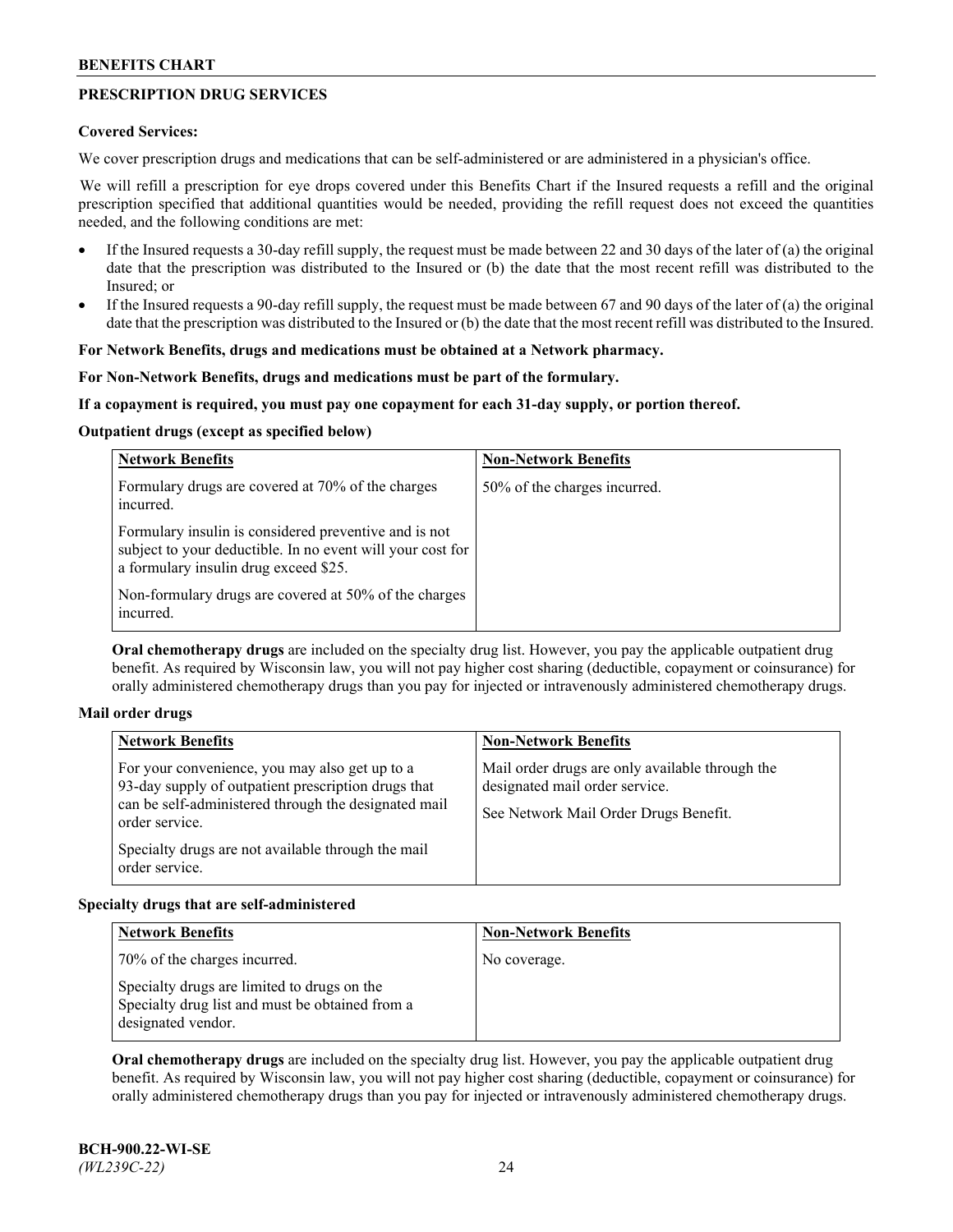**Tobacco cessation drugs.** All FDA approved tobacco cessation drugs are covered.

| Network Benefits                                            | <b>Non-Network Benefits</b>  |
|-------------------------------------------------------------|------------------------------|
| 100% of the charges incurred.<br>Deductible does not apply. | 50% of the charges incurred. |

# **Contraceptive drugs**

| <b>Network Benefits</b>                                                                                                                                         | <b>Non-Network Benefits</b>  |
|-----------------------------------------------------------------------------------------------------------------------------------------------------------------|------------------------------|
| 100% of the charges incurred for formulary drugs.<br>Deductible does not apply.                                                                                 | 50% of the charges incurred. |
| If a physician requests that a non-formulary<br>contraceptive drug be dispensed as written, the drug<br>will be covered at 100%, not subject to the deductible. |                              |

**ACA preventive medications.** We cover preventive medications currently recommended by USPSTF with an A or B rating if they are prescribed by your medical provider and they are listed on our Commercial ACA Preventive Drug List. Preventive medications are subject to periodic review and modification. Changes would be effective in accordance with the federal rules and reflected in our current medical coverage criteria for preventive care services.

| <b>Network Benefits</b>                                     | <b>Non-Network Benefits</b>  |
|-------------------------------------------------------------|------------------------------|
| 100% of the charges incurred.<br>Deductible does not apply. | 50% of the charges incurred. |

# **Limitations:**

- Certain drugs may require prior authorization as indicated on the formulary. HealthPartners may require prior authorization for the drug and also the site where the drug will be provided. Certain drugs are subject to our utilization review process and quantity limits.
- Certain non-formulary drugs require prior authorization. In addition, certain drugs may be subject to any quantity limits applied as part of our trial program. The trial drug program applies to new prescriptions for certain drugs which have high toxicity, low tolerance, high costs and/or high potential for waste. Trial drugs are indicated on the formulary and/or the specialty drug list. Your first fill of a trial drug may be limited to less than a month supply. If the drug is well tolerated and effective, you will receive the remainder of your first month supply.
- If an Insured requests a brand name drug when there is a generic equivalent, the brand name drug will be covered up to the charge that would apply to the generic drug, minus any required copayment. If a physician requests that a brand name drug be dispensed as written, and we determine the brand name drug is medically necessary, the drug will be paid at the nonformulary benefit.
- We may require insureds to try over-the-counter (OTC) drug alternatives before approving more costly formulary prescription drugs.
- Unless otherwise specified in the "Prescription Drug Services" section, you may receive up to a 31-day supply per prescription.
- A 93-day supply will be covered and dispensed only at pharmacies that participate in our extended day supply program.
- New prescriptions to treat certain chronic conditions are limited to a 31-day supply.
- No more than a 31-day supply of specialty drugs will be covered and dispensed at a time unless it's a manufacturer supplied drug that cannot be split that supplies the member with more than a 31-day supply.

**Not Covered:**Replacement of prescription drugs, medications, equipment and supplies due to loss, damage or theft.

- Nonprescription (over-the-counter) drugs or medications, including, but not limited to, vitamins, supplements, homeopathic remedies, and non-FDA approved drugs, unless listed on the formulary and prescribed by a physician or legally authorized health care provider under applicable state and federal law. This exclusion does not include over-thecounter contraceptives for women as allowed under the Affordable Care Act when the Insured obtains a prescription for the item. In addition, if the Insured obtains a prescription, this exclusion does not include aspirin to prevent cardiovascular disease for men and women of certain ages; folic acid supplements for women who may become pregnant; fluoride chemoprevention supplements for children without fluoride in their water source; and iron supplements for children ages 6-12 months who are at risk for anemia.
- All drugs for the treatment of sexual dysfunction.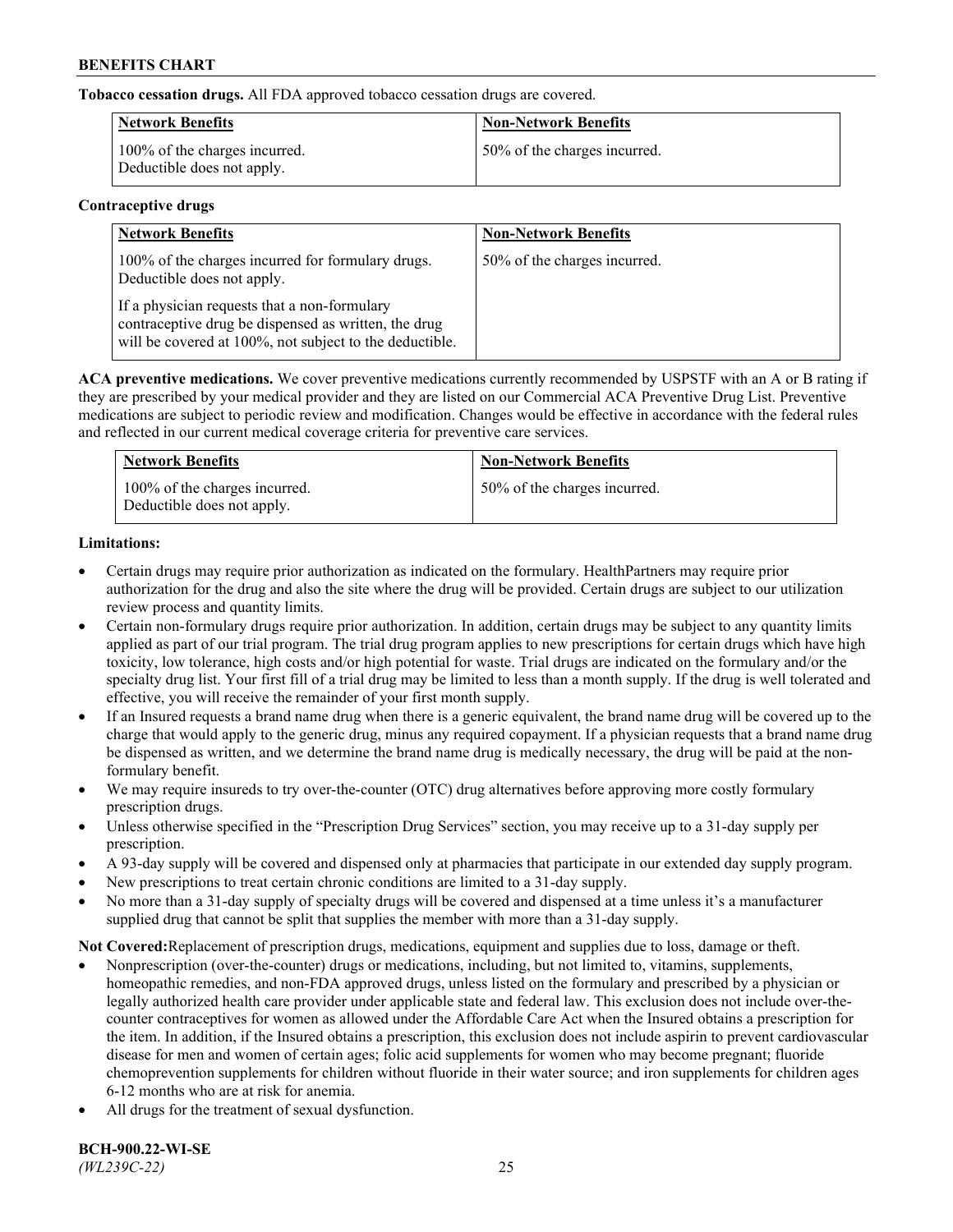- All drugs for the treatment of growth deficiency.
- Fertility drugs.
- Medical cannabis.
- Drugs on the Excluded Drug List. The Excluded Drug List includes select drugs within a therapy class that are not eligible for coverage. This includes drugs that may be excluded for certain indications. The Excluded Drug List is available at [healthpartners.com.](http://www.healthpartners.com/)
- Drugs that are newly approved by the FDA until they are reviewed and approved by HealthPartners Pharmacy and Therapeutics Committee.
- Medical devices approved by the FDA will not be covered under the "Prescription Drug Services" section unless they are on our formulary. Covered medical devices are generally submitted and reimbursed under your medical benefits.
- See "Services Not Covered" in the Certificate.

# **PREVENTIVE SERVICES**

# **Applicable Definitions:**

**Routine Preventive Services** are routine health care services that include screenings, check-ups and counseling to prevent illness, disease or other health problems before symptoms occur.

**Diagnostic Services** are services to help a provider understand your symptoms, diagnose illness and decide what treatment may be needed. They may be the same services that are listed as preventive services, but they are being used as diagnostic services. Your provider will determine if these services are preventive or diagnostic. These services are not preventive if received as part of a visit to diagnose, manage or maintain an acute or chronic medical condition, illness or injury. When that occurs, unless otherwise indicated below, standard deductibles, copayments or coinsurance apply.

# **Covered Services:**

We cover preventive services that meet any of the requirements under the Affordable Care Act (ACA) shown in the bulleted items below. These preventive services are covered at 100% under the Network Benefits with no deductible, copayments or coinsurance. (If a preventive service is not required by the ACA and it is covered at a lower benefit level, it will be specified below.) Preventive benefits mandated under the ACA are subject to periodic review and modification. Changes would be effective in accordance with the federal rules. Preventive services mandated by the ACA include:

- Evidence-based items or services that have in effect a rating of A or B in the current recommendations of the United States Preventive Services Task Force with respect to the individual;
- Immunizations for routine use in children, adolescents, and adults that have in effect a recommendation from the Advisory Committee on Immunization Practices of the Centers for Disease Control and Prevention with respect to the individual;
- With respect to infants, children, and adolescents, evidence-informed preventive care and screenings provided for in comprehensive guidelines supported by the Health Resources and Services Administration; and
- With respect to women, preventive care and screenings provided for in comprehensive guidelines supported by the Health Resources and Services Administration.

Covered services are based on established medical policies, which are subject to periodic review and modification by the medical or dental directors. These medical policies (medical coverage criteria) are available by calling Member Services, or logging on to your "*my*HealthPartners" account at [healthpartners.com.](https://www.healthpartners.com/hp/index.html)

# **ACA and state mandated preventive services are covered as follows:**

**Routine health exams and periodic health assessments.** A physician or health care provider will counsel you as to how often health assessments are needed based on age, sex and health status. This includes screening and counseling for tobacco cessation and all FDA approved tobacco cessation medications including over-the-counter drugs (as shown in the Prescription Drug Services section).

| Network Benefits                                            | <b>Non-Network Benefits</b>  |
|-------------------------------------------------------------|------------------------------|
| 100% of the charges incurred.<br>Deductible does not apply. | 50% of the charges incurred. |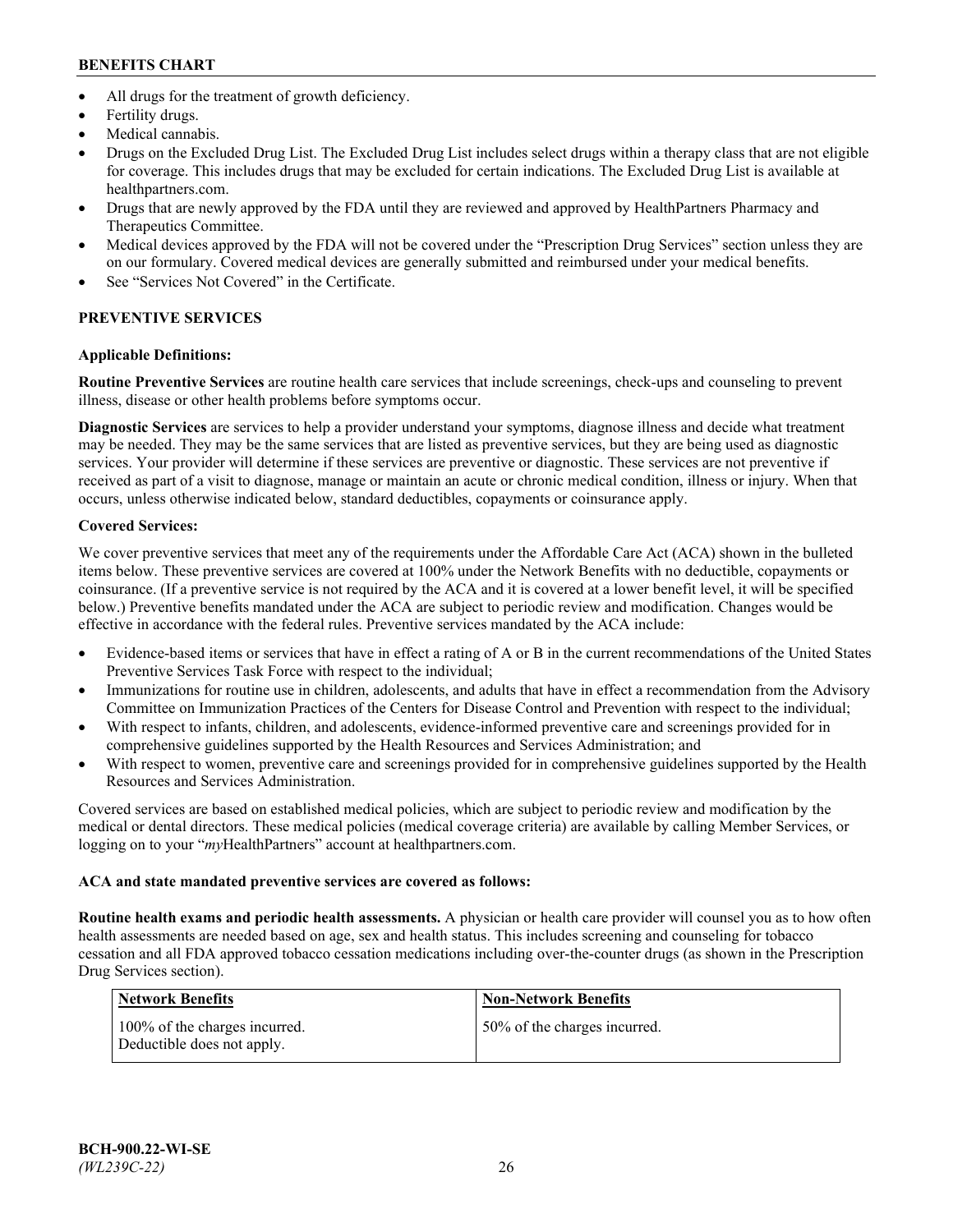**Child health supervision services.** This includes pediatric preventive services such as newborn screenings, appropriate immunizations, developmental assessments and laboratory services appropriate to the age of the child from birth to 72 months and appropriate immunizations to age 18.

| <b>Network Benefits</b>                                     | <b>Non-Network Benefits</b>  |
|-------------------------------------------------------------|------------------------------|
| 100% of the charges incurred.<br>Deductible does not apply. | 50% of the charges incurred. |

#### **Routine prenatal care and exams**

| Network Benefits                                            | <b>Non-Network Benefits</b>  |
|-------------------------------------------------------------|------------------------------|
| 100% of the charges incurred.<br>Deductible does not apply. | 50% of the charges incurred. |

**Routine postnatal care.** This includes health exams, assessments, education and counseling relating to the period immediately after childbirth.

| Network Benefits                                            | <b>Non-Network Benefits</b>  |
|-------------------------------------------------------------|------------------------------|
| 100% of the charges incurred.<br>Deductible does not apply. | 50% of the charges incurred. |

**Routine screening procedures for cancer.** This includes colorectal screening and other cancer screenings recommended by the USPSTF with an A or B rating. Women's preventive health services below describe additional routine screening procedures for cancer.

| <b>Network Benefits</b>                                     | <b>Non-Network Benefits</b>  |
|-------------------------------------------------------------|------------------------------|
| 100% of the charges incurred.<br>Deductible does not apply. | 50% of the charges incurred. |

**Professional voluntary family planning services.** This includes services to prevent or delay a pregnancy, including counseling and education. Services must be provided by a licensed provider.

| <b>Network Benefits</b>                                     | <b>Non-Network Benefits</b>  |
|-------------------------------------------------------------|------------------------------|
| 100% of the charges incurred.<br>Deductible does not apply. | 50% of the charges incurred. |

#### **Adult immunizations**

| <b>Network Benefits</b>                                     | <b>Non-Network Benefits</b>  |
|-------------------------------------------------------------|------------------------------|
| 100% of the charges incurred.<br>Deductible does not apply. | 50% of the charges incurred. |

**Women's preventive health services.** This includes mammograms, screenings for cervical cancer (pap smears), breast pumps, human papillomavirus (HPV) testing, counseling for sexually transmitted infections, counseling and screening for human immunodeficiency virus (HIV), and all FDA approved contraceptive methods as prescribed by a doctor, sterilization procedures, education and counseling (see the Prescription Drug Services section for coverage of oral contraceptive drugs). We also provide genetic screening for BRCA if someone in your family has the gene or you have a diagnosis of cancer.

The U.S. Preventive Services Task Force (USPSTF) recommends screening mammography, with or without clinical breast examination (CBE), every 1-2 years for women aged 40 and older. For women age 50 and older, we cover an annual mammogram.

| <b>Network Benefits</b>                                     | <b>Non-Network Benefits</b>  |
|-------------------------------------------------------------|------------------------------|
| 100% of the charges incurred.<br>Deductible does not apply. | 50% of the charges incurred. |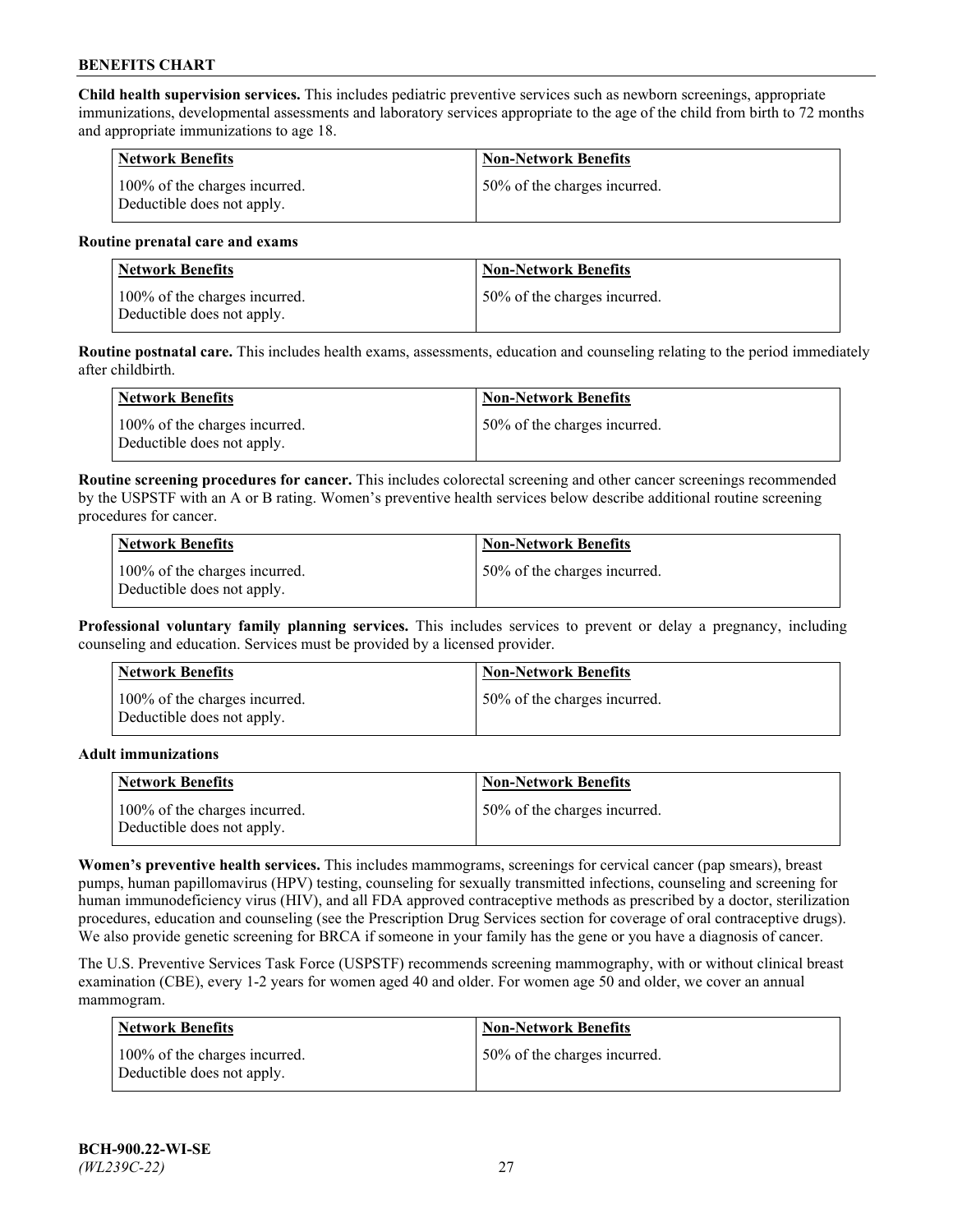**Obesity screening and management.** We cover obesity screening and counseling for all ages during a routine preventive care exam. If you are age 18 or older and have a body mass index of 30 or more, we also cover intensive obesity management to help you lose weight. Your primary care doctor can coordinate these services.

| <b>Network Benefits</b>                                     | <b>Non-Network Benefits</b>  |
|-------------------------------------------------------------|------------------------------|
| 100% of the charges incurred.<br>Deductible does not apply. | 50% of the charges incurred. |

### **In addition to any ACA or state mandated preventive services referenced above, we cover the following eligible services:**

#### **Routine eye and hearing exams**

| Network Benefits                                            | <b>Non-Network Benefits</b>  |
|-------------------------------------------------------------|------------------------------|
| 100% of the charges incurred.<br>Deductible does not apply. | 50% of the charges incurred. |

**Ovarian cancer surveillance test for women who are at risk.** "At risk for ovarian cancer" means (1) having a family history that includes any of the following: one or more first-degree or second-degree relatives with ovarian cancer, clusters of female relatives with breast cancer or nonpolyposis colorectal cancer; or (2) testing positive for BRCA1 or BRCA2 mutations. "Surveillance test for ovarian cancer" means annual screening using CA-125 serum tumor marker testing, transvaginal ultrasound, pelvic examination or other proven ovarian screening tests currently being evaluated by the federal Food and Drug Administration or by the National Cancer Institute.

| <b>Network Benefits</b>                               | <b>Non-Network Benefits</b>                           |
|-------------------------------------------------------|-------------------------------------------------------|
| Coverage level is same as corresponding Network       | Coverage level is same as corresponding Non-Network   |
| Benefits, depending on type of service provided, such | Benefits, depending on type of service provided, such |
| as Diagnostic Imaging Services, Laboratory Services   | as Diagnostic Imaging Services, Laboratory Services   |
| or Office Visits for Illness or Injury, or Preventive | or Office Visits for Illness or Injury, or Preventive |
| Services.                                             | Services.                                             |

**Limitations:**Services are not preventive if received as part of a visit to diagnose, manage or maintain an acute or chronic medical condition, illness or injury. When that occurs, unless otherwise indicated above, standard deductibles, copayments or coinsurance apply.

### **Not Covered:**

See "Services Not Covered" in the Certificate.

### **TELEHEALTH/TELEMEDICINE SERVICES**

### **Definitions:**

**Telehealth, Telemedicine, or Virtual Care.** This is a means of communication between a health care professional and a patient. This includes the use of secure electronic information, imaging, and communication technologies, including:

- interactive audio or audio-video
- interactive audio with store-and-forward technology
- chat-based and email-based systems
- physician-to-physician consultation
- patient education
- data transmission
- data interpretation
- digital diagnostics (algorithm-enabled diagnostic support)
- digital therapeutics (the use of personal health devices and sensors, either alone or in combination with conventional drug therapies, for disease prevention and management)

#### Services can be delivered:

Synchronously: the patient and health care professional are engaging with one another at the same time; or Asynchronously: the patient and health care professional engage with each other at different points in time.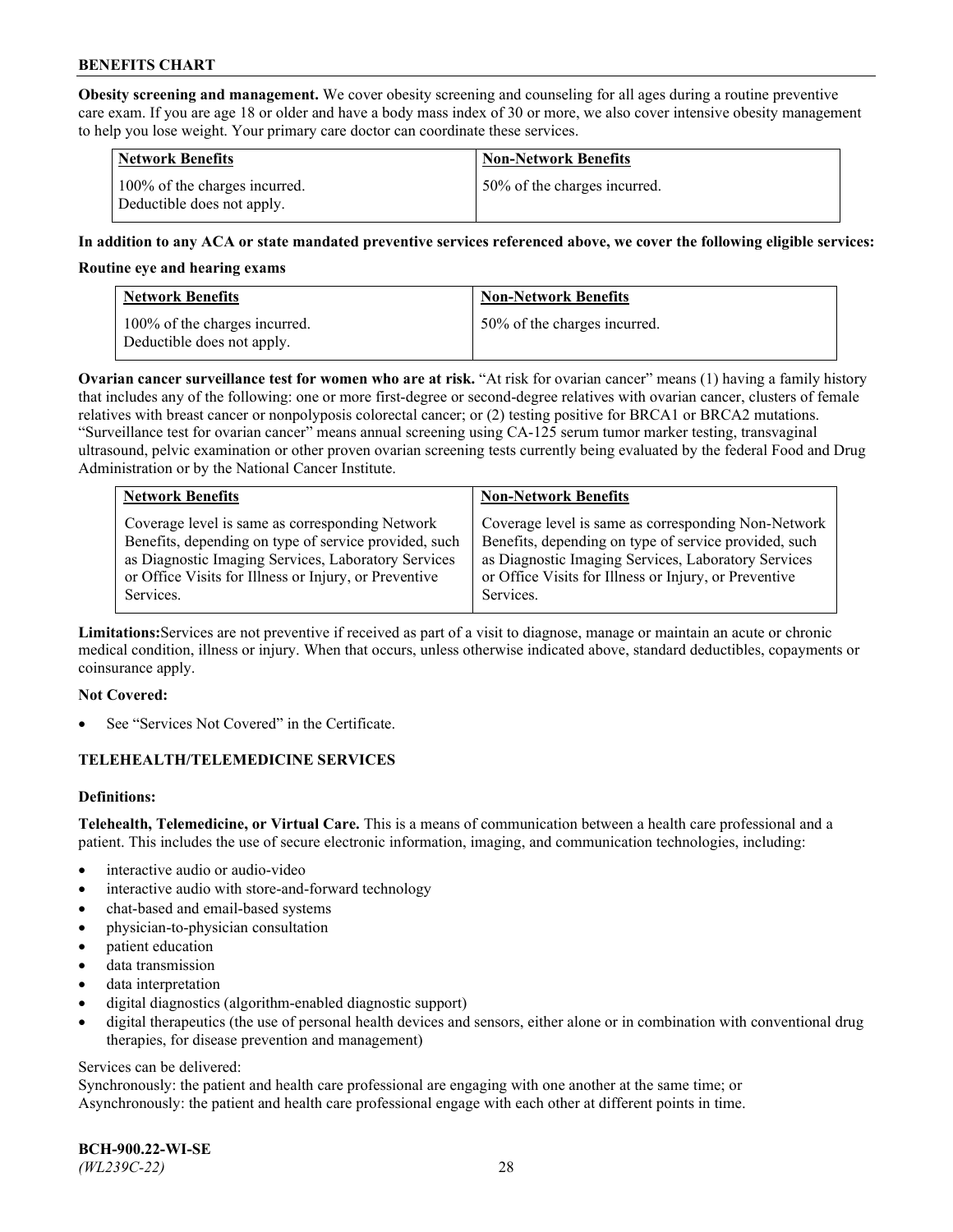**Telephone Visits.** Live, synchronous, interactive encounters over the telephone between a patient and a healthcare provider.

**E-visit or chat-based visits.** Asynchronous online or mobile app encounters to discuss a patient's personal health information, vital signs, and other physiologic data or diagnostic images. The healthcare provider reviews and delivers a consultation, diagnosis, prescription or treatment plan after reviewing the patient's visit information.

**Virtuwell®.** This is an online service for you to receive a diagnosis and treatment for certain conditions, such as a cold, flu, ear pain and sinus infections. You may access the Virtuwell website at [virtuwell.com.](https://www.virtuwell.com/)

**Video Visits.** Live, synchronous, interactive encounters using secure web-based video between a patient and a healthcare provider.

### **Covered Services:**

The Plan covers the following methods of receiving care for services that would be eligible under the Plan if the service were provided in person.

#### **Scheduled telephone visits**

| <b>Network Benefits</b>      | Non-Network Benefits         |
|------------------------------|------------------------------|
| 70% of the charges incurred. | 50% of the charges incurred. |

### **E-visits**

### **Access to online care through Virtuwell at [virtuwell.com](https://www.virtuwell.com/)**

| Network Benefits              | <b>Non-Network Benefits</b> |
|-------------------------------|-----------------------------|
| 100% of the charges incurred. | Not applicable.             |

### **All other E-visits**

| <b>Network Benefits</b>      | <b>Non-Network Benefits</b>  |
|------------------------------|------------------------------|
| 70% of the charges incurred. | 50% of the charges incurred. |

#### **Video visits**

| <b>Network Benefits</b>                                      | <b>Non-Network Benefits</b>                            |
|--------------------------------------------------------------|--------------------------------------------------------|
| Coverage level is same as corresponding Network              | Coverage level is same as corresponding Non-           |
| Benefits, depending on type of service provided, such as     | Network Benefits, depending on type of service         |
| Office Visits for Illness or Injury, Inpatient or Outpatient | provided, such as Office Visits for Illness or Injury, |
| Hospital Services.                                           | Inpatient or Outpatient Hospital Services.             |

#### **Not Covered:**

See "Services Not Covered" in the Certificate.

### **TRANSPLANT SERVICES**

#### **Applicable Definitions:**

**Autologous.** This is when the source of cells is from the individual's own marrow or stem cells.

**Allogeneic.** This is when the source of cells is from a related or unrelated donor's marrow or stem cells.

**Allogeneic Bone Marrow Transplant.** This is when the bone marrow is harvested from the related or unrelated donor and stored. The patient undergoes treatment which includes tumor ablation with high-dose chemotherapy and/or radiation. The bone marrow is reinfused (transplanted).

**Autologous Bone Marrow Transplant.** This is when the bone marrow is harvested from the individual and stored. The patient undergoes treatment which includes tumor ablation with high-dose chemotherapy and/or radiation. The bone marrow is reinfused (transplanted).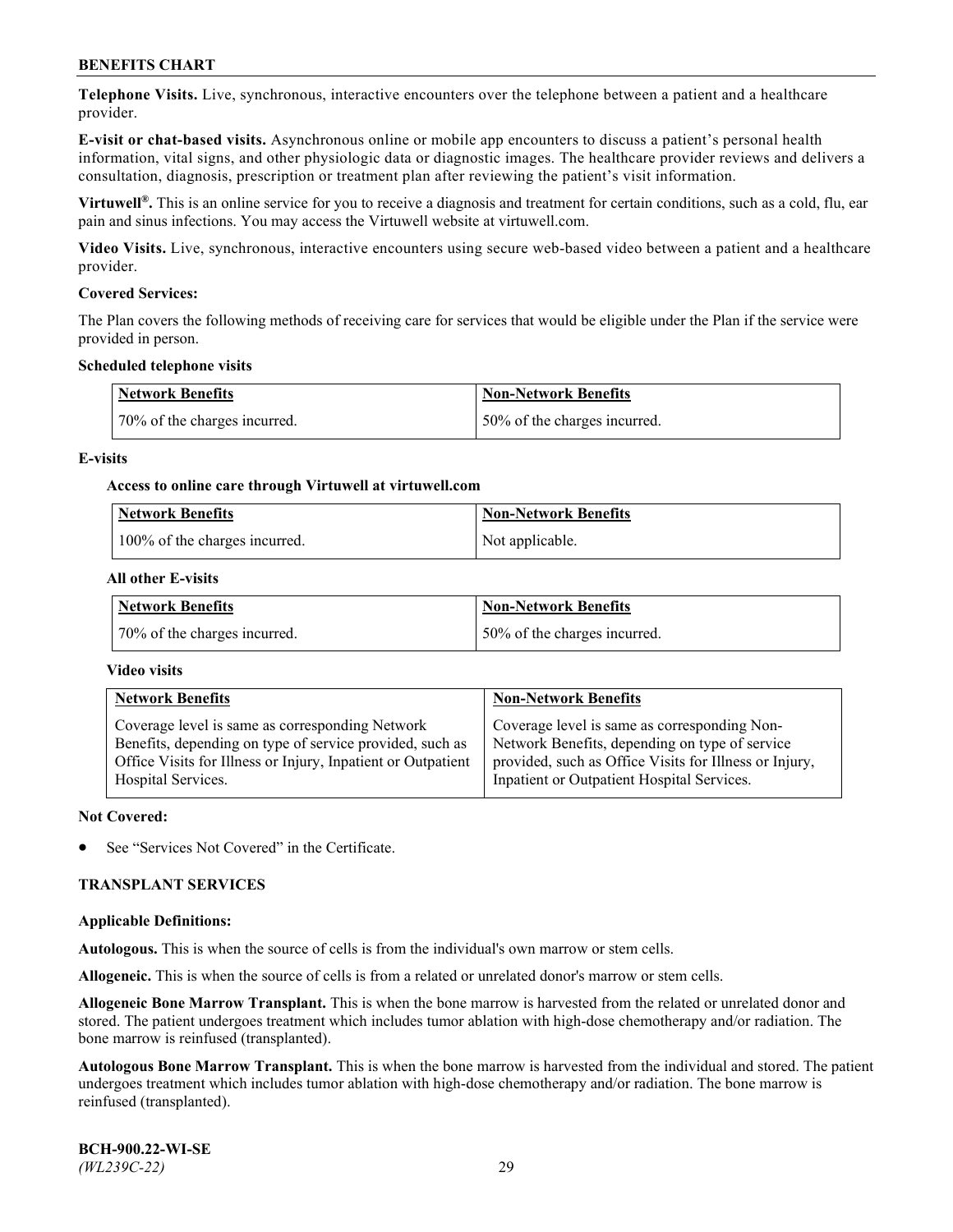**Autologous/Allogeneic Stem Cell Support.** This is a treatment process that includes stem cell harvest from either bone marrow or peripheral blood, tumor ablation with high-dose chemotherapy and/or radiation, stem cell reinfusion, and related care. Autologous/allogeneic bone marrow transplantation and high dose chemotherapy with peripheral stem cell rescue/support are considered to be autologous/allogeneic stem cell support.

**Designated Transplant Center.** This is any health care provider, group or association of health care providers designated by us to provide services, supplies or drugs for specified transplants for our Insureds.

**Transplant Services.** This is transplantation (including retransplants) of the human organs or tissue listed below, including all related post-surgical treatment, follow-up care and drugs and multiple transplants for a related cause. Transplant services do not include other organ or tissue transplants or surgical implantation of mechanical devices functioning as a human organ, except surgical implantation of an FDA approved Ventricular Assist Device (VAD) or total artificial heart, functioning as a temporary bridge to heart transplantation.

Prior authorization is required prior to consultation to support coordination of care and benefits.

### **Covered Services:**

We cover eligible transplant services (as defined above) while you are covered under the Certificate. Transplants that will be considered for coverage are limited to the following:

- Kidney transplants for end-stage disease.
- Cornea transplants for end-stage disease.
- Heart transplants for end-stage disease.
- Lung transplants or heart/lung transplants for: (1) primary pulmonary hypertension; (2) Eisenmenger's syndrome; (3) endstage pulmonary fibrosis; (4) alpha 1 antitrypsin disease; (5) cystic fibrosis; and (6) emphysema.
- Liver transplants for: (1) biliary atresia in children; (2) primary biliary cirrhosis; (3) post-acute viral infection (including hepatitis A, hepatitis B antigen e negative and hepatitis C) causing acute atrophy or post-necrotic cirrhosis; (4) primary sclerosing cholangitis; (5) alcoholic cirrhosis; and (6) hepatocellular carcinoma.
- Allogeneic bone marrow transplants or peripheral stem cell support associated with high dose chemotherapy for: (1) acute myelogenous leukemia; (2) acute lymphocytic leukemia; (3) chronic myelogenous leukemia; (4) severe combined immunodeficiency disease; (5) Wiskott-Aldrich syndrome; (6) aplastic anemia; (7) sickle cell anemia; (8) non-relapsed or relapsed non-Hodgkin's lymphoma; (9) multiple myeloma; and (10) testicular cancer.
- Autologous bone marrow transplants or peripheral stem cell support associated with high-dose chemotherapy for: (1) acute leukemias; (2) non-Hodgkin's lymphoma; (3) Hodgkin's disease; (4) Burkitt's lymphoma; (5) neuroblastoma; (6) multiple myeloma; (7) chronic myelogenous leukemia; and (8) non-relapsed non-Hodgkin's lymphoma.
- Pancreas transplants for simultaneous pancreas-kidney transplants for diabetes, pancreas after kidney, living related segmental simultaneous pancreas kidney transplantation and pancreas transplant alone.

To receive Network Benefits, charges for transplant services must be incurred at a Designated Transplant Center.

The transplant-related treatment provided, including expenses incurred for directly related donor services, shall be subject to and in accordance with the provisions, limitations, maximums and other terms of the Certificate.

Medical and hospital expenses of the donor are covered only when the recipient is an Insured and the transplant and directly related donor expenses have been prior authorized for coverage. Treatment of medical complications that may occur to the donor are not covered. Donors are not considered Insureds, and are therefore not eligible for the rights afforded to Insureds under the Certificate.

The list of eligible transplant services and coverage determinations are based on established medical policies, which are subject to periodic review and modification by the medical director.

| <b>Network Benefits</b>                          | <b>Non-Network Benefits</b>                          |
|--------------------------------------------------|------------------------------------------------------|
| See Network Inpatient Hospital Services Benefit. | See Non-Network Inpatient Hospital Services Benefit. |